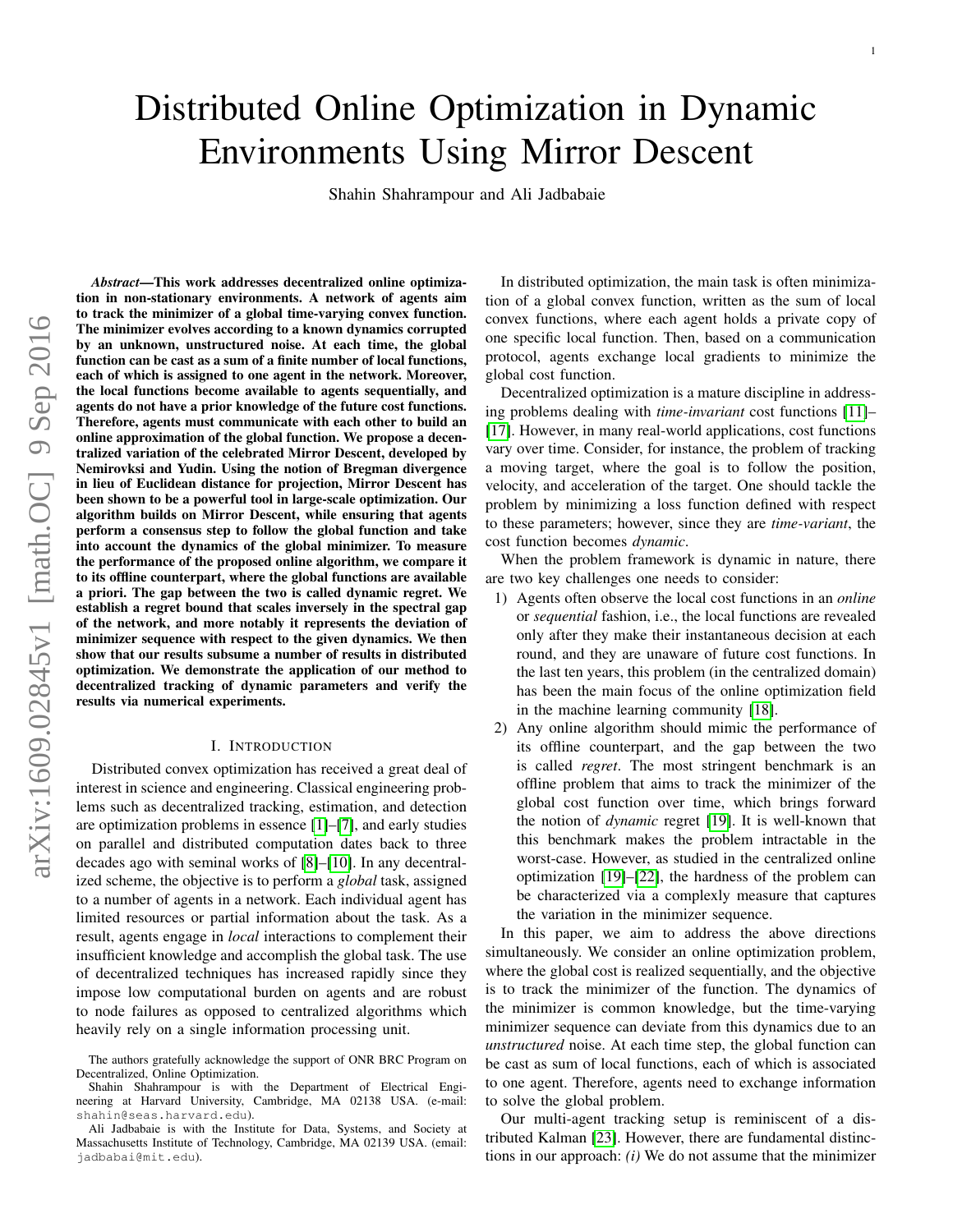sequence is corrupted with a Gaussian noise. Nor do we assume that this noise has a statistical distribution. Instead, we consider an adversarial-noise model with *unknown* structure. *(ii)* Agents observations are not necessarily linear; in fact, the observations are local gradients being potentially non-linear. Furthermore, our focus is on the *finite-horizon* analysis rather than asymptotic results.

We also note that our setup differs from the distributed particle filtering [\[24\]](#page-11-10) as it is *online*, and agents receive only one observation per iteration. Moreover, we reiterate that the noise does not have a certain statistical distribution.

For this setup, we propose a decentralized version of the well-known Mirror Descent<sup>[1](#page-1-0)</sup>, developed by Nemirovksi and Yudin [\[25\]](#page-11-11). Using the notion of Bregman divergence in lieu of Euclidean distance for projection, Mirror Descent has been shown to be a powerful tool in large-scale optimization. Our algorithm consists of three interleaved updates: *(i)* each agent follows the local gradient while staying close to previous estimates in the local neighborhood; *(ii)* agents take into account the dynamics of the minimizer sequence; *(iii)* agents average their estimates in their local neighborhood in a consensus step.

Motivated by centralized online optimization, we use the notion of *dynamic* regret to characterize the difference between our online decentralized algorithm and its offline centralized version. We establish a regret bound that scales inversely in the spectral gap of the network, and more notably it represents the deviation of minimizer sequence with respect to the given dynamics. That is, it highlights the impact of the arbitrary noise driving the dynamical model of the minimizer. We further consider stochastic optimization, where agents observe only noisy versions of their local gradients, and we prove that in this case, our regret bound holds true in the expectation sense.

Our main theoretical contribution is providing a comprehensive analysis on networked online optimization in dynamic setting. Our results subsume two important classes of decentralized optimization in the literature: *(i)* decentralized optimization of *time-invariant* objectives, and *(ii)* decentralized optimization of time-variant objectives over *fixed* variables. This generalization is an artifact of allowing dynamics in both objective and variable.

We finally show that our algorithm is applicable to decentralized tracking of dynamic parameters. In fact, we show that the problem can be posed as the minimization of the square loss using Euclidean distance as the Bregman divergence. We then empirically verify that the tracking quality depends on how well the parameter follows its given dynamics.

# *A. Related Literature*

This work is related to two distinct bodies of literature: *(i)* decentralized optimization, and *(ii)* online optimization in dynamic environments. Our goal in this work is to bridge the two and provide a general framework for decentralized *online* optimization in *non-stationary* environments. Below, we provide an overview of the related works to both scenarios:

Decentralized Optimization: There are a host of results in the literature on decentralized optimization for time-invariant functions. The seminal work of [\[11\]](#page-11-4) studies distributed subgradient methods over time-varying networks and provides convergence analysis. The effect of stochastic gradients is then considered in [\[13\]](#page-11-14). Shi et al. [\[17\]](#page-11-5) prove fast convergence rates for Lipschitz-differentiable objectives by adding a correction term to the decentralized gradient descent algorithm. Of particular relevance to this work is [\[28\]](#page-11-15), where decentralized mirror descent has been developed for when agents receive the gradients with a delay. More recently, the application of mirror descent to saddle point problems is studied in [\[29\]](#page-11-16). Moreover, Rabbat in [\[30\]](#page-11-17) proposes a decentralized mirror descent for stochastic composite optimization problems and provide guarantees for strongly convex regularizers. In [\[31\]](#page-11-18), Raginsky and Bouvrie investigate distributed stochastic mirror descent in the continuous-time domain. On the other hand, Duchi et al. [\[14\]](#page-11-19) study dual averaging for distributed optimization, and provide a comprehensive analysis on the impact of network parameters on the problem. The extension of dual averaging to online distributed optimization is considered in [\[32\]](#page-11-20). Mateos-Núnez and Cortés [\[33\]](#page-11-21) consider online optimization using subgradient descent of local functions, where the graph structure is timevarying. In [\[34\]](#page-11-22), a decentralized variant of Nesterov's primaldual algorithm is proposed for online optimization. Finally, in [\[35\]](#page-11-23), distributed online optimization is studied for strongly convex objective functions over time-varying networks.

Online Optimization in Dynamic Environments: In online optimization, the benchmark can be defined abstractly in terms of a time-varying sequence, a particular case of which is the minimizer sequence of a time-varying cost function. Several versions of the problem have been studied in the literature of machine learning in the centralized case. In [\[19\]](#page-11-7), Zinkevich develops the celebrated online gradient descent and considers its extension to time-varying sequences. The authors of [\[20\]](#page-11-24) generalize this idea to study time-varying sequences following given dynamics. Besbes et al. [\[21\]](#page-11-25) restrict their attention to minima sequence and introduce a complexity measure for the problem in terms of variation in cost functions. For the same problem, the authors of [\[22\]](#page-11-8) develop an adaptive algorithm whose regret bound is expressed in terms of the variation of both functions and minima sequence, while in [\[36\]](#page-11-26) an improved rate is derived for strongly convex objectives. Moreover, online dynamic optimization with linear objectives is discussed in [\[37\]](#page-11-27). Fazlyab et al. [\[38\]](#page-11-28) consider interior point methods and provide continuous-time analysis for the problem. Finally, Yang et al. [\[39\]](#page-11-29) provide optimal bounds for when the minimizer belongs to the feasible set.

# *B. Organization*

The paper is organized as follows. The notation, problem formulation, assumptions, and algorithm are described in Section [II.](#page-2-0) In Section [III,](#page-4-0) we provide our theoretical results characterizing the behavior of the dynamic regret. Section [IV](#page-6-0)

<span id="page-1-0"></span><sup>1</sup>Algorithms relying on Gradient Descent minimize Euclidean distance in the projection step. Mirror Descent generalizes the projection step using the concept of Bregman divergence [\[25\]](#page-11-11), [\[26\]](#page-11-12). Euclidean distance is a special Bregman divergence that reduces Mirror Descent to Gradient Descent. Kullback-Leibler divergence is another well-known type of Bregman divergence (see e.g. [\[27\]](#page-11-13) for more details on Bregman divergence).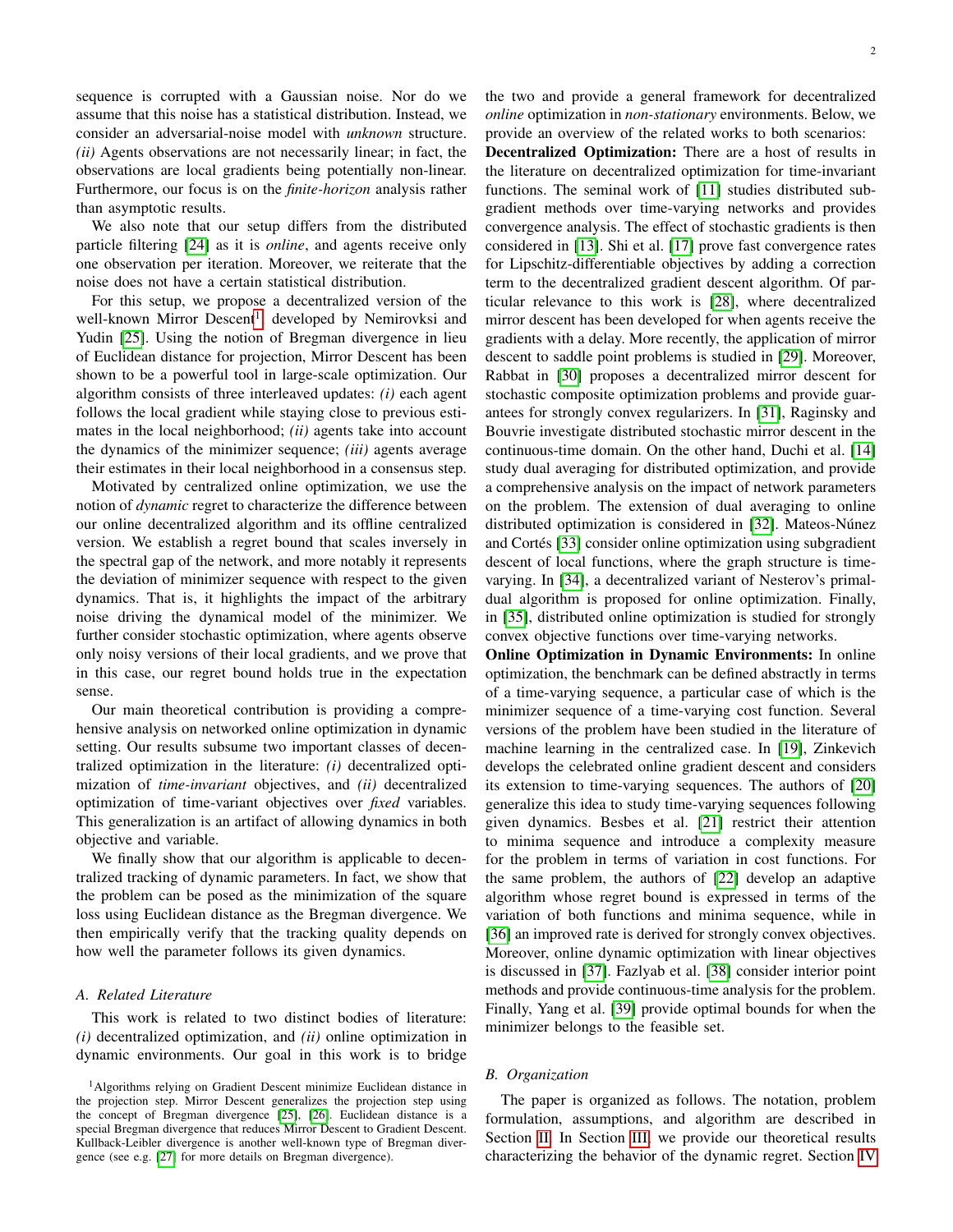is dedicated to application of our method to decentralized tracking of dynamic parameters. Section [V](#page-7-0) concludes, and the proofs are given in Section [VI](#page-8-0) (Appendix).

#### II. PROBLEM FORMULATION AND ALGORITHM

<span id="page-2-0"></span>Notation: We use the following notation in the exposition of our results:

| $\lceil n \rceil$                   | The set $\{1, 2, , n\}$ for any integer n    |
|-------------------------------------|----------------------------------------------|
| $x^{\top}$                          | Transpose of the vector $x$                  |
| x(k)                                | The k-th element of vector $x$               |
| $I_n$                               | Identity matrix of size $n$                  |
| $\Delta_d$                          | The d-dimensional probability simplex        |
| $\langle \cdot, \cdot \rangle$      | Standard inner product operator              |
| $\mathbb{E}[\cdot]$                 | Expectation operator                         |
| $\left\  \cdot \right\ _p$          | $p$ -norm operator                           |
| $\left\Vert \cdot \right\Vert _{*}$ | The dual norm of $\ \cdot\ $                 |
| $\lambda_i(W)$                      | The $i$ -th largest eigenvalue of matrix $W$ |
| $\sigma_i($                         | The $i$ -th largest singular of matrix $W$   |

Throughout the paper, all the vectors are in column format.

# *A. Decentralized Optimization in Dynamic Environments*

In this work, we consider an optimization problem involving a *global* convex function. We let  $X$  be a convex set and represent the global function by  $f_t : \mathcal{X} \to \mathbb{R}$  at time t. The global function is time-variant, and the goal is to track the minimizer of  $f_t(\cdot)$ , denoted by  $x_t^*$ . We address a finite-time problem whose *offline* and *centralized* version can be posed as follows

<span id="page-2-1"></span>
$$
\begin{array}{ll}\text{minimize} & \sum_{t=1}^{T} f_t(x_t) \\ \text{subject to} & x_t \in \mathcal{X}, \ t \in [T]. \end{array} \tag{1}
$$

However, we want to solve the problem in an *online* and *decentralized* fashion. In particular, the global function at each time t can be written as the sum of n *local* functions as

$$
f_t(x) := \frac{1}{n} \sum_{i=1}^n f_{i,t}(x),
$$
 (2)

where  $f_{i,t} : \mathcal{X} \to \mathbb{R}$  is a local convex function on X for all  $i \in [n]$ . We have a network of n agents facing two challenges in solving problem [\(1\)](#page-2-1): *(i)* agent  $j \in [n]$  receives private information only about  $f_{i,t}(\cdot)$  and does not have access to the global function  $f_t(\cdot)$ , which is common to decentralized schemes; *(ii)* The functions are revealed to agents sequentially along the time horizon, i.e., at any time instance  $s$ , agent  $j$  has observed  $f_{j,t}(\cdot)$  for  $t < s$ , whereas the agent does not know  $f_{j,t}(\cdot)$  for  $s \le t \le T$ , which is common to online settings.

The agents can exchange information with one another, and their relationship is encoded via an undirected graph  $G =$  $(V, \mathcal{E})$ , where  $V = [n]$  denotes the set of nodes (agents), and  $\mathcal E$  is the set of edges (links between agents). Each agent i assigns a positive weight  $[W]_{ij}$  for the information received from agent  $j \neq i$ . Hence, the set of neighbors of agent i is defined as  $\mathcal{N}_i := \{j : [W]_{ij} > 0\}.$ 

- 1) Existing methods often consider *time-invariant* objectives (see e.g. [\[11\]](#page-11-4), [\[14\]](#page-11-19), [\[28\]](#page-11-15)). This is simply the special case where  $f_t(x) = f(x)$  and  $x_t = x$  in [\(1\)](#page-2-1).
- 2) Online algorithms deal with *time-varying* functions, but often the network's objective is to minimize the temporal average of  $\{f_t(x)\}_{t=1}^T$  over a fixed variable x (see e.g. [\[32\]](#page-11-20), [\[33\]](#page-11-21)). This can be captured by our setup when  $x_t =$  $x$  in [\(1\)](#page-2-1).

To exhibit the online nature of the problem, the latter class in above is usually reformulated by a popular performance metric called *regret*. Since in that setup  $x_t = x$  for  $t \in [T]$ , denoting by  $x^* := \operatorname{argmin}_{x \in \mathcal{X}} \sum_{t=1}^T f_t(x)$ , the solution to problem [\(1\)](#page-2-1) becomes  $\sum_{t=1}^{T} f_t(x^*)$ . Then, the goal of online algorithm is to mimic its offline version by minimizing the regret defined as follows

<span id="page-2-5"></span>
$$
\text{Reg}_T^s = \frac{1}{n} \sum_{i=1}^n \sum_{t=1}^T f_t(x_{i,t}) - \sum_{t=1}^T f_t(x^{\star}), \tag{3}
$$

where  $x_{i,t}$  is the estimate of agent i for  $x^*$  at time t. Moreover, the superscript "s" reiterates the fact that the benchmark is minimum of the sum  $\sum_{t=1}^{T} f_t(x)$  over a *static* or *fixed* comparator variable x that resides in the set  $\mathcal{X}$ . In this setup, a successful algorithm incurs a sub-linear regret, which asymptotically closes the gap between the online algorithm and the offline algorithm (when normalized by  $T$ ).

On the contrary, the focal point of this paper is to study the scenario where *functions* and *comparator variables* evolve simultaneously, i.e., the variables  $\{x_t\}_{t=1}^T$  are not constrained to be fixed in [\(1\)](#page-2-1). Let  $x_t^* := \operatorname{argmin}_{x \in \mathcal{X}} f_t(x)$  be the minimizer of the global function at time  $t$ . Then, the solution to problem [\(1\)](#page-2-1) is simply  $\sum_{t=1}^{T} f_t(x_t)$ . Therefore, to capture the online nature of problem [\(1\)](#page-2-1), we reformulate it using the notion of *dynamic* regret as

<span id="page-2-3"></span>
$$
\text{Reg}_T^d = \frac{1}{n} \sum_{i=1}^n \sum_{t=1}^T f_t(x_{i,t}) - \sum_{t=1}^T f_t(x_t^{\star}), \tag{4}
$$

<span id="page-2-4"></span>where  $x_{i,t}$  is the estimate of agent i for  $x_t^*$  at time t. The goal is to minimize the dynamic regret measuring the gap between the online algorithm and its offline version. The superscript "d" indicates that the benchmark is the sum of minima  $\sum_{t=1}^{T} f_t(x_t^*)$  characterized by dynamic variables  $\{x_t^*\}_{t=1}^{T}$  that lie in the set  $\mathcal{X}$ .

It is well-known that the more stringent benchmark in the dynamic setup makes the problem intractable in the worstcase, i.e., achieving a sub-linear regret could be impossible. However, as studied in the centralized online optimization [\[20\]](#page-11-24)–[\[22\]](#page-11-8), we would like to characterize the hardness of the problem via a complexly measure that captures the pattern of the minimizer sequence  $\{x_t^*\}_{t=1}^T$ . More specifically, assuming that a dynamics A is a *common* knowledge in the network, and

<span id="page-2-2"></span>
$$
x_{t+1}^* = Ax_t^* + v_t,\tag{5}
$$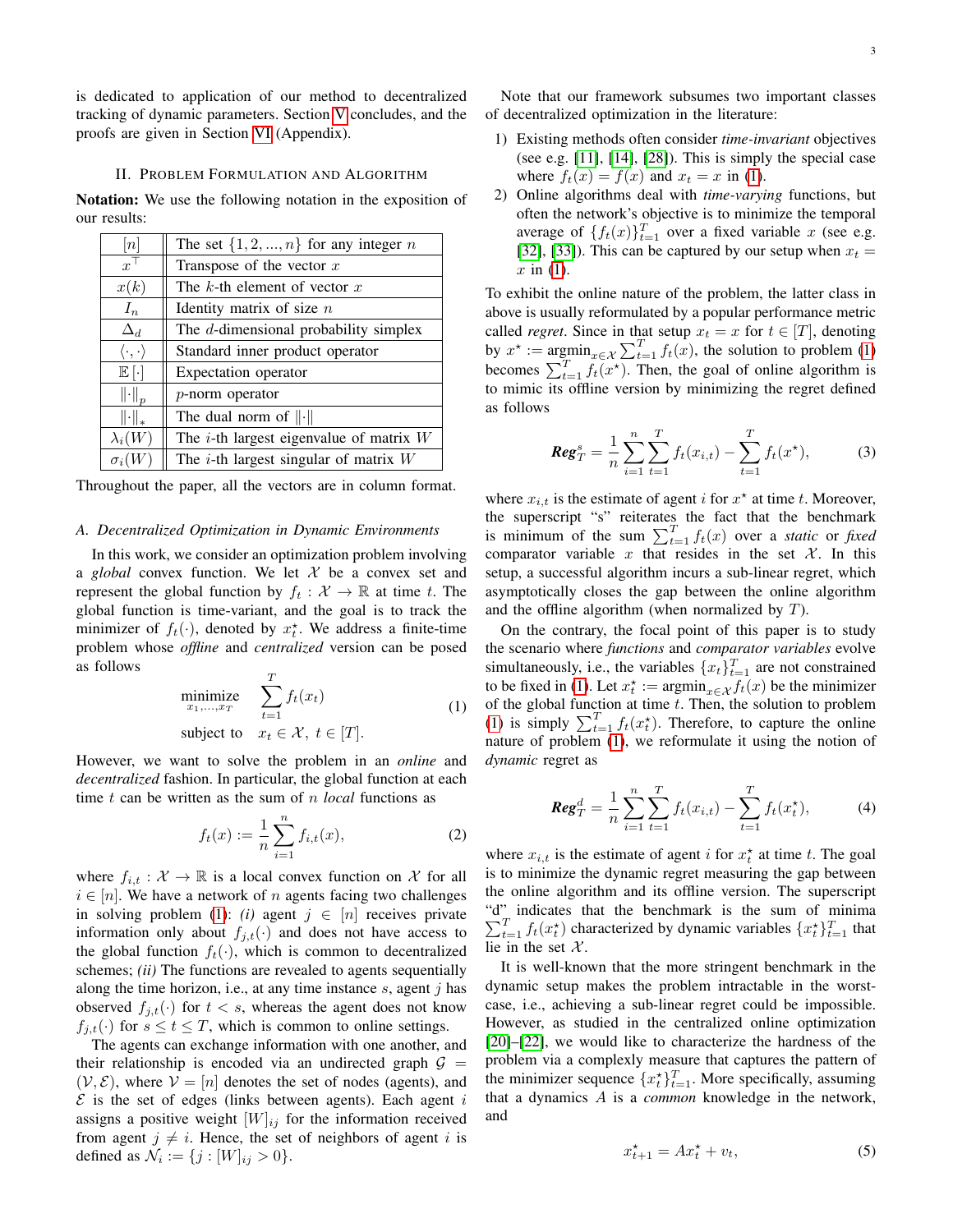we want to prove a regret bound in terms of

$$
C_T := \sum_{t=1}^T \left\| x_{t+1}^* - Ax_t^* \right\| = \sum_{t=1}^T \left\| v_t \right\|, \tag{6}
$$

which represents the deviation of minimizer sequence with respect to dynamics A. Note that generalizing the results to the time-variant case is straightforward, i.e., when  $A$  is replaced by  $A_t$  in [\(5\)](#page-2-2).

The problem setup [\(1\)](#page-2-1) coupled with the dynamics given in [\(5\)](#page-2-2) is reminiscent of distributed Kalman filtering [\[23\]](#page-11-9). However, there are fundamental distinctions here: *(i)* The mismatch noise  $v_t$  is neither Gaussian nor of known statistical distribution. It can be thought as an adversarial noise with *unknown* structure, which represents the deviation from the dynamics<sup>[2](#page-3-0)</sup>. *(ii)* Agents observations are not necessarily linear; in fact, the observations are local gradients of  $\{f_{i,t}(\cdot)\}_{t=1}^T$ and are non-linear when the objective is not quadratic. Furthermore, another implicit distinction in this work is our focus on *finite-time* analysis rather than asymptotic results.

We note that our framework also differs from distributed particle filtering [\[24\]](#page-11-10) since agents receive only one observation per iteration, and the mismatch noise  $v_t$  has no structure or distribution.

Having that in mind, to solve the online consensus optimization [\(4\)](#page-2-3), we propose to decentralize the Mirror Descent algorithm [\[25\]](#page-11-11) and to analyze it in a dynamic framework. The appealing feature of Mirror Descent is extension of the projection step using Bregman divergence in lieu of Euclidean distance, which makes the algorithm applicable to a wide range of problems. Before defining Bregman divergence and elaborating the algorithm, we start by stating a couple of standard assumptions in the context of decentralized optimization.

<span id="page-3-4"></span>**Assumption 1.** For any  $i \in [n]$ , the function  $f_{i,t}(\cdot)$  is Lipschitz *continuous on* X *with a uniform constant* L*. That is,*

$$
|f_{i,t}(x) - f_{i,t}(y)| \le L ||x - y||,
$$

*for any*  $x, y \in \mathcal{X}$ *. This further implies that the gradient of*  $f_{i,t}(\cdot)$  denoted by  $\nabla f_{i,t}(\cdot)$  *is uniformly bounded on* X *by the constant* L, *i.e.*, we have  $\|\nabla f_{i,t}(\cdot)\|_* \leq L^3$  $\|\nabla f_{i,t}(\cdot)\|_* \leq L^3$ 

<span id="page-3-3"></span>Assumption 2. *The network is connected, i.e., there exists a path from any agent*  $i \in [n]$  *to any agent*  $j \in [n]$ *. Also, the matrix* W *is doubly stochastic*[4](#page-3-2) *with positive diagonal. That is,*

$$
\sum_{i=1}^{n} [W]_{ij} = \sum_{j=1}^{n} [W]_{ij} = 1.
$$

The connectivity constraint in Assumption [2](#page-3-3) guarantees the information flow in the network. It simply implies uniqueness of  $\lambda_1(W) = 1$  and warrants that other eigenvalues of W are strictly less than one in magnitude [\[40\]](#page-11-30).

<span id="page-3-0"></span> $2$ In online learning, the focus is not on distribution of data. Instead, data is thought to be generated arbitrarily, and its effect is observed through the loss functions [\[18\]](#page-11-6).

<span id="page-3-2"></span><span id="page-3-1"></span> $3$ This relationship is standard, see e.g. Lemma 2.6. in [\[18\]](#page-11-6) for more details.

#### *B. Decentralized Online Mirror Descent*

The development of Mirror Descent relies on the Bregman divergence outlined in this section. Consider a convex set  $X$ in a Banach space B, and let  $\mathcal{R}: \mathcal{B} \to \mathbb{R}$  denote a 1-strongly convex function on X with respect to a norm  $\|\cdot\|$ . That is,

$$
\mathcal{R}(x) \geq \mathcal{R}(y) - \langle \nabla \mathcal{R}(y), x - y \rangle + \frac{1}{2} ||x - y||^{2}.
$$

for any  $x, y \in \mathcal{X}$ . Then, the Bregman divergence  $\mathcal{D}_{\mathcal{R}}(\cdot, \cdot)$  with respect to the function  $\mathcal{R}(\cdot)$  is defined as follows:

$$
\mathcal{D}_{\mathcal{R}}(x,y) := \mathcal{R}(x) - \mathcal{R}(y) - \langle x - y, \nabla \mathcal{R}(y) \rangle.
$$

Combining the two identities above yields an important property of the Bregman divergence, and for any  $x, y \in \mathcal{X}$  we get

<span id="page-3-7"></span>
$$
\mathcal{D}_{\mathcal{R}}(x, y) \ge \frac{1}{2} \|x - y\|^2, \tag{7}
$$

due to the strong convexity of  $\mathcal{R}(\cdot)$ . Two famous examples of Bregman divergence are the Euclidean distance and the Kullback-Leibler (KL) divergence generated from  $\mathcal{R}(x)$  =  $\frac{1}{2} ||x||_2^2$  and  $\mathcal{R}(x) = \sum_{i=1}^d x(i) \log x(i) - x(i)$ , respectively.

<span id="page-3-5"></span>**Assumption 3.** Let x and  $\{y_i\}_{i=1}^n$  be vectors in  $\mathbb{R}^d$ . The *Bregman divergence satisfies the separate convexity in the following sense*

$$
\mathcal{D}_{\mathcal{R}}(x, \sum_{i=1}^n \alpha(i)y_i) \leq \sum_{i=1}^n \alpha(i)\mathcal{D}_{\mathcal{R}}(x, y_i),
$$

*where*  $\alpha \in \Delta_n$  *is on the n-dimensional simplex.* 

The assumption is satisfied for commonly used cases of Bregman divergence. For instance, the Euclidean distance evidently respects the condition. The KL-divergence also satisfies the constraint, and we refer the reader to Theorem 6.4. in [\[27\]](#page-11-13) for the proof.

<span id="page-3-6"></span>Assumption 4. *The Bregman divergence satisfies a Lipschitz condition of the form*

$$
|\mathcal{D}_{\mathcal{R}}(x,z) - \mathcal{D}_{\mathcal{R}}(y,z)| \le K ||x - y||,
$$

*for all*  $x, y, z \in \mathcal{X}$ *.* 

When the function  $\mathcal R$  is Lipschitz on  $\mathcal X$ , the Lipschitz condition on the Bregman divergence is automatically satisfied. Again, for the Euclidean distance the assumption evidently holds. In the particular case of KL divergence, the condition can be achieved via mixing a uniform distribution to avoid the boundary. More specifically, consider  $\mathcal{R}(x) = \sum_{i=1}^d x(i) \log x(i) - x(i)$  for which  $|\nabla \mathcal{R}(x)| =$  $|\sum_{i=1}^d \log x(i)| \leq d \log T$  as long as  $x \in {\{\mu : \sum_{i=1}^d \mu(i) = \mu(i)\}}$  $1; \mu(i) \geq \frac{1}{T}$ ,  $\forall i \in [d]$ . Therefore, in this case the constant K is of  $\mathcal{O}(\log T)$  (see e.g. [\[22\]](#page-11-8) for more comments on the assumption).

We are now ready to propose a three-step algorithm to solve the optimization problem formulated in terms of dynamic regret in [\(4\)](#page-2-3). Let us define  $\nabla_{i,t} := \nabla f_{i,t}(x_{i,t})$  as the shorthand for the local gradients. Noticing the dynamic framework,

<sup>4</sup>For the sake of simplicity, we assume that the topology is time-invariant, and  $W$  is fixed. The extension of problem to time-varying topology is straightforward, as previously investigated in the literature (see e.g. [\[11\]](#page-11-4), [\[14\]](#page-11-19), [\[28\]](#page-11-15)).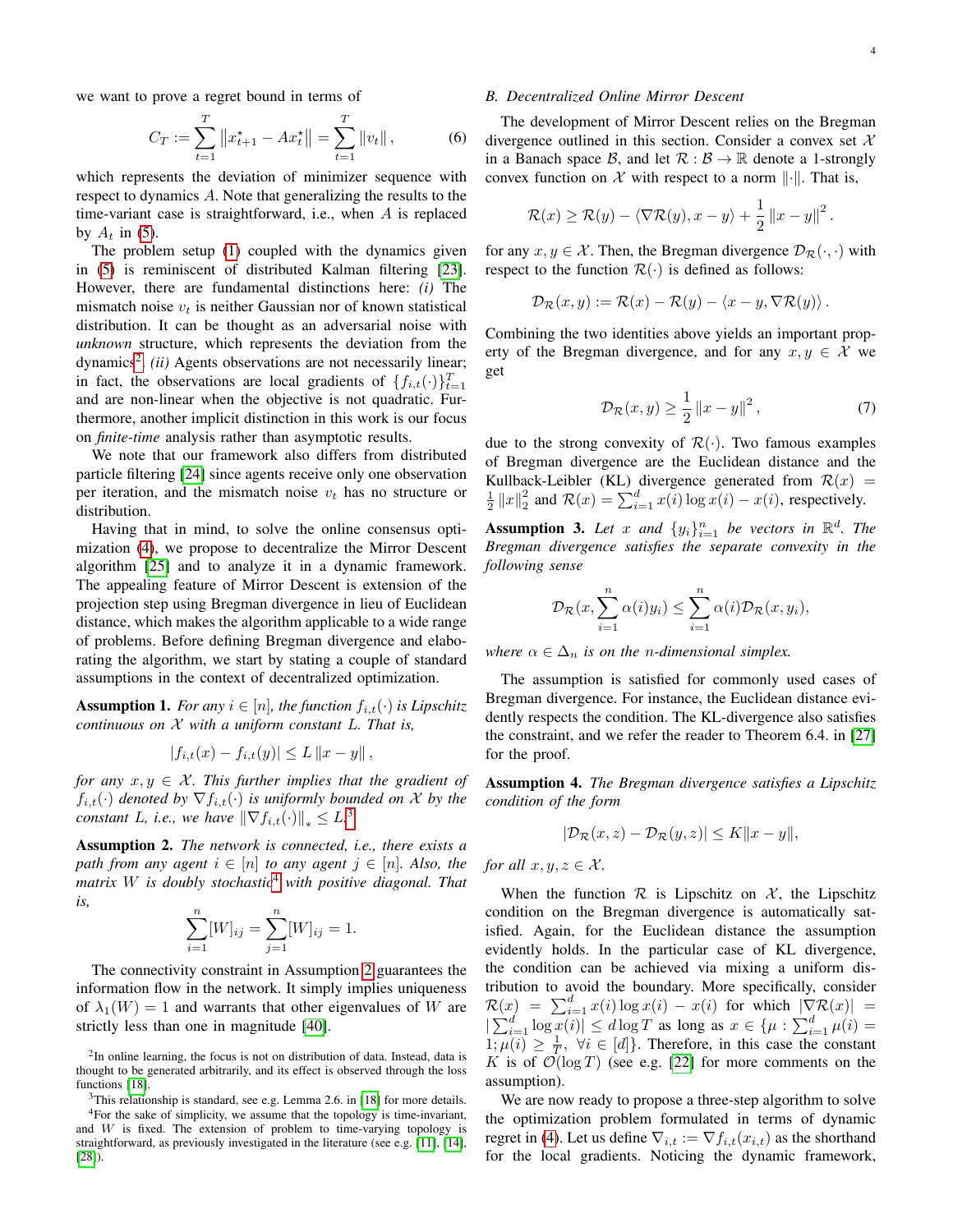we develop the decentralized online mirror descent via the following updates<sup>[5](#page-4-1)</sup>

$$
\hat{x}_{i,t+1} = \operatorname{argmin}_{x \in \mathcal{X}} \{ \eta_t \langle x, \nabla_{i,t} \rangle + \mathcal{D}_{\mathcal{R}}(x, y_{i,t}) \}, \qquad \text{(8a)}
$$

$$
x_{i,t} = A\hat{x}_{i,t}
$$
, and  $y_{i,t} = \sum_{j=1}^{n} [W]_{ij} x_{j,t}$ , (8b)

where  $\{\eta_t\}_{t=1}^T$  is the step-size sequence, and  $A \in \mathbb{R}^{d \times d}$  is the given dynamics in [\(5\)](#page-2-2) which is a common knowledge. Recall that  $x_{i,t} \in \mathbb{R}^d$  represents the estimate of agent i for the global minimizer  $x_t^*$  at time t. The step-size sequence is non-increasing and positive. Our proposed methodology can also be recognized as the decentralized variant of the Dynamic Mirror Descent algorithm in [\[20\]](#page-11-24) though we restrict our attention only to linear dynamics.

The update [\(8a\)](#page-2-1) allows the algorithm to follow the private gradient while staying close to the previous estimates in the local neighborhood. This closeness is achieved in the sense of minimizing the Bregman divergence. On the other hand, the first update in [\(8b\)](#page-2-4) takes into account the potential dynamics that the minimizer sequence follow, and the second update in [\(8b\)](#page-2-4) is the *consensus* term averaging the estimates in the local neighborhood.

<span id="page-4-2"></span>Assumption 5. *The mapping* A *is assumed to be nonexpansive. That is, the condition*

$$
\mathcal{D}_{\mathcal{R}}(Ax, Ay) \leq \mathcal{D}_{\mathcal{R}}(x, y),
$$

*holds for all*  $x, y \in \mathcal{X}$ *, and*  $||A|| \leq 1$ *.* 

The assumption postulates a natural constraint on the mapping A: it does not allow the effect of a poor prediction (at one step) to be amplified as the algorithm moves forward.

# III. THEORETICAL RESULTS

<span id="page-4-0"></span>In this section, we state our theoretical results and their consequences. The proofs are presented later in the Appendix (Section [VI\)](#page-8-0). Our main result (Theorem [3\)](#page-5-0) proves a bound on the dynamic regret, which captures the deviation of the minimizer trajectory from the dynamics A (tracking error) as well as the decentralization cost (network error). After stating the theorem, we show that our result recovers previous rates on decentralized optimization (static regret) once the tracking error is removed. Also, it recovers previous rates on centralized online optimization in dynamic setting when the network error is factored out. Therefore, we establish that our generalization is bona fide.

# *A. Preliminary Results*

We start with a convergence result on the local estimates, which presents an upper bound on the deviation of the local estimates at each iteration from their consensual value. A similar result has been proven in [\[28\]](#page-11-15) for *time-invariant* functions *without* dynamics; however, the following lemma extends that of [\[28\]](#page-11-15) to *online* setting and takes into account the *dynamics* A in [\(8b\)](#page-2-4).

Lemma 1. *(Network Error) Let* X *be a convex set in a Banach space*  $\mathcal{B}, \mathcal{R}: \mathcal{B} \to \mathbb{R}$  *denote a 1-strongly convex function on*  $\mathcal X$  with respect to a norm  $\|\cdot\|$ , and  $\mathcal D_{\mathcal R}(\cdot,\cdot)$  represent the *Bregman divergence with respect to* R*, respectively. Furthermore, assume that the local functions are Lipschitz continuous (Assumption [1\)](#page-3-4), the matrix* W *is doubly stochastic (Assumption [2\)](#page-3-3), and the mapping* A *is non-expansive (Assumption [5\)](#page-4-2).* Then, the local estimates  $\{x_{i,t}\}_{t=1}^T$  generated by the updates [\(8a\)](#page-2-1)*-*[\(8b\)](#page-2-4) *satisfy*

$$
||x_{i,t+1} - \bar{x}_{t+1}|| \le L\sqrt{n}\sum_{\tau=0}^{t} \eta_{\tau}\sigma_2^{t-\tau}(W),
$$

*for any*  $i \in [n]$ *, where*  $\bar{x}_t := \frac{1}{n} \sum_{i=1}^n x_{i,t}$ *.* 

It turns out that the error bound depends on the network parameter  $\sigma_2(W)$  and the step-size sequence  $\{\eta_t\}_{t=1}^T$ . It is wellknown that smaller  $\sigma_2(W)$  results in closeness of estimates to their average by speeding up the mixing rate (see e.g. results of [\[14\]](#page-11-19)). For instance, when the communication is all-to-all, i.e., the graph is complete,  $\sigma_2(W) = 0$  and the mixing rate is most rapid since each agent receives the private gradients of others only after one iteration delay. On the other hand, a usual diminishing step-size, which asymptotically goes to zero, can guarantee asymptotic closeness; however, such stepsize sequence is most suitable for *static* rather than *dynamic* environments. We will discuss the choice of step-size carefully when we state our main result. Before that, we need to state another lemma as follows.

<span id="page-4-3"></span>Lemma 2. *(Tracking Error) Let* X *be a convex set in a Banach space*  $\mathcal{B}, \mathcal{R} : \mathcal{B} \to \mathbb{R}$  *denote a 1-strongly convex function on X* with respect to a norm  $\|\cdot\|$ , and  $\mathcal{D}_{\mathcal{R}}(\cdot,\cdot)$  represent the Breg*man divergence with respect to* R*, respectively. Furthermore, assume that the matrix* W *is doubly stochastic (Assumption [2\)](#page-3-3), the Bregman divergence satisfies the Lipschitz condition and the separate convexity (Assumptions [3-](#page-3-5)[4\)](#page-3-6), and the mapping* A *is non-expansive (Assumption [5\)](#page-4-2). Then, it holds that*

$$
\frac{1}{n} \sum_{i=1}^{n} \sum_{t=1}^{T} \left( \frac{1}{\eta_t} \mathcal{D}_{\mathcal{R}}(x_t^*, y_{i,t}) - \frac{1}{\eta_t} \mathcal{D}_{\mathcal{R}}(x_t^*, \hat{x}_{i,t+1}) \right) \le \frac{2R^2}{\eta_{T+1}} + \sum_{t=1}^{T} \frac{1}{\eta_{t+1}} ||x_{t+1}^* - Ax_t^*||,
$$

*where*  $R^2 := \sup_{x,y \in \mathcal{X}} \mathcal{D}_{\mathcal{R}}(x,y)$ .

In the update [\(8a\)](#page-2-1), each agent i calculates  $\hat{x}_{i,t+1}$ , while staying close to  $y_{i,t}$  by minimizing the Bregman divergence. Lemma [2](#page-4-3) establishes a bound on difference of these two quantities, when they are evaluated in the Bregman with respect to  $x_t^*$ . The relation of left-hand side with dynamic regret is not immediate, and it becomes clear in the analysis. However, the term  $||x_{t+1}^* - Ax_t^*|| = ||v_t||$  in the bound highlights the impact of mismatch noise  $v_t$  in the tracking quality. Lemmata [1](#page-4-4) and [2](#page-4-3) disclose the critical parameters involved in the regret bound. We carefully discuss the consequences of these bounds in the subsequent section.

<span id="page-4-4"></span><span id="page-4-1"></span><sup>&</sup>lt;sup>5</sup>The algorithm is initialized at  $x_{i,t} = \frac{\mu}{\sigma}$  to avoid clutter in the analysis. In general, any initialization could work for the algorithm.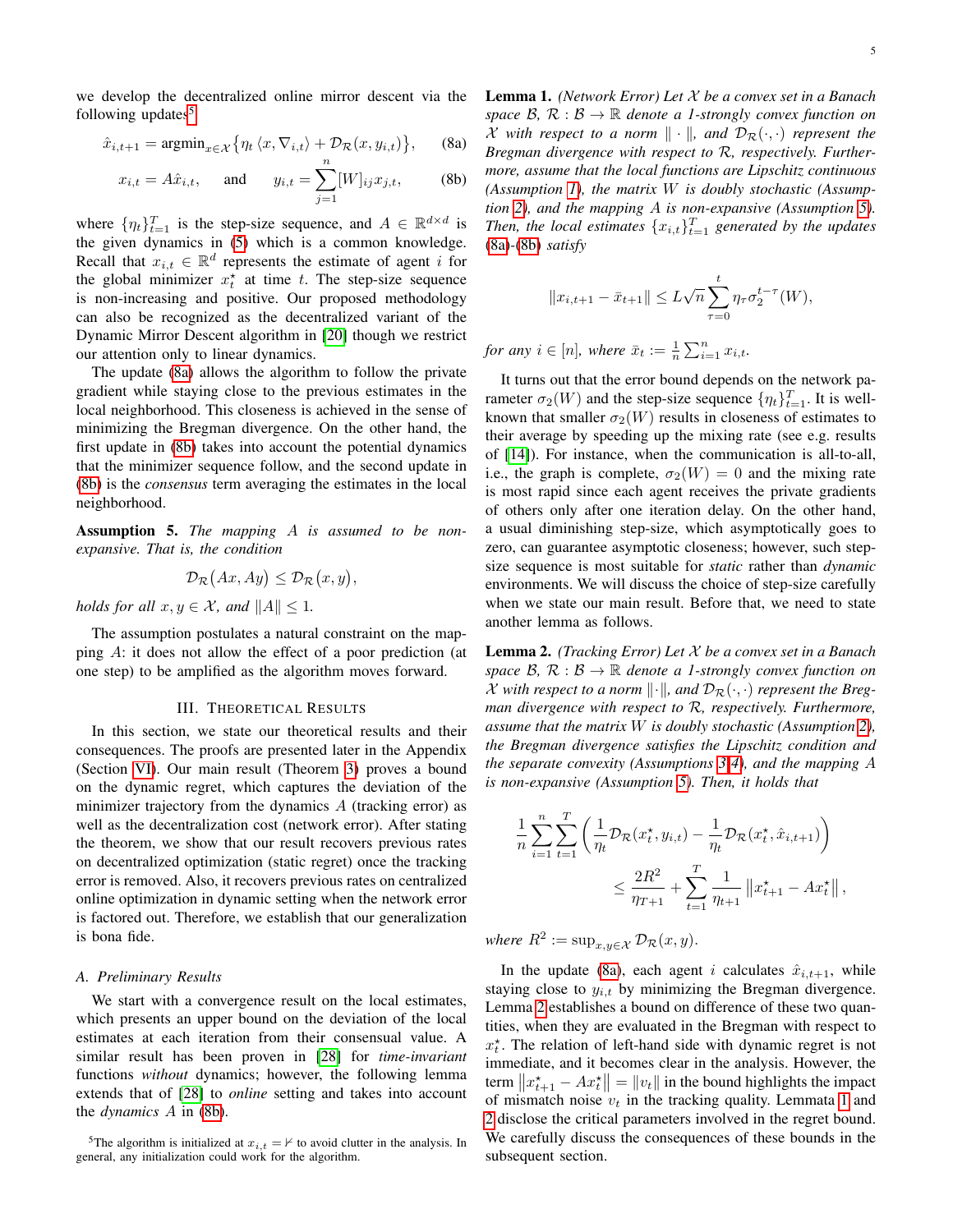#### *B. Finite-horizon Performance: Regret Bound*

We now state our main result on the *non-asymptotic* performance of the decentralized online mirror descent in dynamic environments. The succeeding theorem provides the regret bound in the general case, and it is followed by a corollary characterizing the regret rate for the optimized fixed step-size sequence. In particular, the theorem uses the results in the previous section to present an upper bound on the dynamic regret decomposed into tracking and network errors.

<span id="page-5-0"></span>Theorem 3. *Let* X *be a convex set in a Banach space* B*,*  $\mathcal{R}: \mathcal{B} \to \mathbb{R}$  denote a 1-strongly convex function on X with *respect to a norm*  $\|\cdot\|$ *, and*  $\mathcal{D}_{\mathcal{R}}(\cdot, \cdot)$  *represent the Bregman divergence with respect to* R*, respectively. Furthermore, assume that the local functions are Lipschitz continuous (Assumption [1\)](#page-3-4), the matrix* W *is doubly stochastic (Assumption [2\)](#page-3-3), the Bregman divergence satisfies the Lipschitz condition and the separate convexity (Assumptions [3](#page-3-5)[-4\)](#page-3-6), and the mapping* A *is non-expansive (Assumption [5\)](#page-4-2). Then, using the local estimates*  ${x_{i,t}}}_{t=1}^T$  *generated by the updates* [\(8a\)](#page-2-1)-[\(8b\)](#page-2-4)*, the regret* [\(4\)](#page-2-3) *can be bounded as*

*where*

$$
\textit{Reg}_T^d \leq \texttt{E}_{\texttt{Track}} + \texttt{E}_{\texttt{Net}},
$$

 $\eta_t$  $\frac{\pi}{2}$ ,

$$
\mathbf{E}_{\text{Track}} := \frac{2R^2}{\eta_{T+1}} + \sum_{t=1}^{T} \frac{K}{\eta_{t+1}} \left\| x_{t+1}^{\star} - Ax_t^{\star} \right\| + L^2 \sum_{t=1}^{T}
$$

*Reg*<sup>d</sup>

*and*

$$
\mathbf{E}_{\text{Net}} := 4L^2 \sqrt{n} \sum_{t=1}^T \sum_{\tau=0}^{t-1} \eta_\tau \sigma_2^{t-\tau-1}(W).
$$

<span id="page-5-1"></span>Corollary 4. *Under the same conditions stated in Theorem [3,](#page-5-0)* using the fixed step-size  $\eta = \sqrt{(1 - \sigma_2(W))C_T/T}$  yields a *regret bound of order*

$$
\text{Reg}_T^d \leq \mathcal{O}\left(\sqrt{\frac{C_T T}{1 - \sigma_2(W)}}\right),\,
$$

*where*  $C_T = \sum_{t=1}^T ||x_{t+1}^* - Ax_t^*||.$ 

*Proof:* The proof of the corollary follows directly from substituting the step-size into the bound in Theorem [3.](#page-5-0)

Theorem [3](#page-5-0) decomposes the upper bound into two terms for a general step-size  $\{\eta_t\}_{t=1}^T$ . In Corollary [4,](#page-5-1) we fix the step-size and observe the role of  $C_T$  in controlling the regret bound . As we recall from [\(5\)](#page-2-2), this quantity collects mismatch errors  $\{v_t\}_{t=1}^T$  that are not necessarily Gaussian or of some statistical distribution. In Section [II,](#page-2-0) we discussed that our setup generalizes some of previous works, and it is important to notice that our result recovers the corresponding rates when restricted to those special cases:

1) When the global function  $f_t(x) = f(x)$  is time-invariant, the minimizer sequence  $\{x_t^*\}_{t=1}^T$  is fixed, i.e., the mapping  $A = I_d$  and  $v_t = \nvdash$  in [\(5\)](#page-2-2). In this case in Theorem [3,](#page-5-0) the term involving  $||x_{t+1}^* - Ax_t^*||$  in E<sub>Track</sub> is equal to zero, and we can use the step-size sequence  $\eta = \sqrt{(1 - \sigma_2(W))/T}$  to recover the result of comparable algorithms, such as [\[14\]](#page-11-19) in which distributed dual averaging is proposed.

- 2) The same argument holds when the global function is time-variant, but the comparator variables are fixed. In this case, the problem is reduced to minimizing the static regret [\(3\)](#page-2-5). Since  $||x_{t+1}^* - Ax_t^*|| = 0$  again, our result recovers that of [\[32\]](#page-11-20) on distributed online dual averaging.
- 3) When the graph is complete,  $\sigma_2(W) = 0$  and the  $E_{Net}$  term in Theorem [3](#page-5-0) vanishes. We then recover the results of [\[20\]](#page-11-24) on centralized online learning in dynamic environments.

As we mentioned earlier, when mismatch errors  $\{v_t\}_{t=1}^T$  are large, the minimizer sequence  $\{x_t^{\star}\}_{t=1}^T$  fluctuates drastically, and  $C_T$  could become linear in time. The bound in the corollary is then not useful in the sense of keeping the dynamic regret sub-linear. Such behavior is natural since even in the centralized online optimization, the algorithm receives only a *single* gradient to predict the next step<sup>[6](#page-5-2)</sup>. As discussed in Section [II,](#page-2-0) in this worst-case, the problem is generally intractable. However, our goal was to consider  $C_T$  as a complexity measure of the problem environment and express the regret bound with respect to this parameter. In practice, if the algorithm is allowed to query *multiple* gradients per time, the error would be reduced, but this direction is beyond the scope of this paper.

#### *C. Optimization with Stochastic Gradients*

In many engineering applications such as decentralized tracking, learning, and estimation, agents observations are usually noisy. In this section, we demonstrate that the result of Theorem [3](#page-5-0) does not rely on exact gradients, and it holds true in expectation sense when agents follow stochastic gradients. Mathematically speaking, let  $\mathcal{F}_t$  be the  $\sigma$ -field containing all information prior to the outset of round  $t + 1$ . Let also  $\nabla_{i,t}$ represent the stochastic gradient observed by agent  $i$  after calculating the estimate  $x_{i,t}$ . Then, we define a stochastic oracle that provides noisy gradients respecting the following conditions

$$
\mathbb{E}\left[\nabla_{i,t}|\mathcal{F}_{t-1}\right] = \nabla_{i,t} \qquad \qquad \mathbb{E}\left[\left\|\nabla_{i,t}\right\|_{*}^{2}|\mathcal{F}_{t-1}\right] \leq G^{2}.
$$
\n(9)

The new updates take the following form

$$
\hat{\mathbf{x}}_{i,t+1} = \operatorname{argmin}_{x \in \mathcal{X}} \{ \eta_t \langle x, \nabla_{i,t} \rangle + \mathcal{D}_{\mathcal{R}}(x, \mathbf{y}_{i,t}) \}, \quad (10a)
$$

<span id="page-5-5"></span><span id="page-5-4"></span><span id="page-5-3"></span>
$$
\mathbf{x}_{i,t} = A\hat{\mathbf{x}}_{i,t}, \quad \text{and} \quad \mathbf{y}_{i,t} = \sum_{j=1} [W]_{ij} \mathbf{x}_{j,t}, \quad (10b)
$$

where the only distinction between [\(10a\)](#page-5-3) and [\(8a\)](#page-2-1) is using the stochastic gradient in the former. A commonly used model to generate stochastic gradients satisfying [\(9\)](#page-5-4) is an additive zero-mean noise with bounded variance. We now discuss the impact of stochastic gradients in the following theorem.

<span id="page-5-6"></span>**Theorem 5.** Let  $X$  be a convex set in a Banach space  $B$ ,  $\mathcal{R}$ :  $\mathcal{B} \to \mathbb{R}$  *denote a 1-strongly convex function on* X *with respect to a norm*  $\|\cdot\|$ *, and*  $\mathcal{D}_{\mathcal{R}}(\cdot, \cdot)$  *represent the Bregman divergence* 

<span id="page-5-2"></span><sup>6</sup>Even in a more structured problem setting such as Kalman filtering, when we know the exact value of a state at a time step, we cannot exactly predict the next state, and we incur a minimum mean-squared error of the size of noise variance.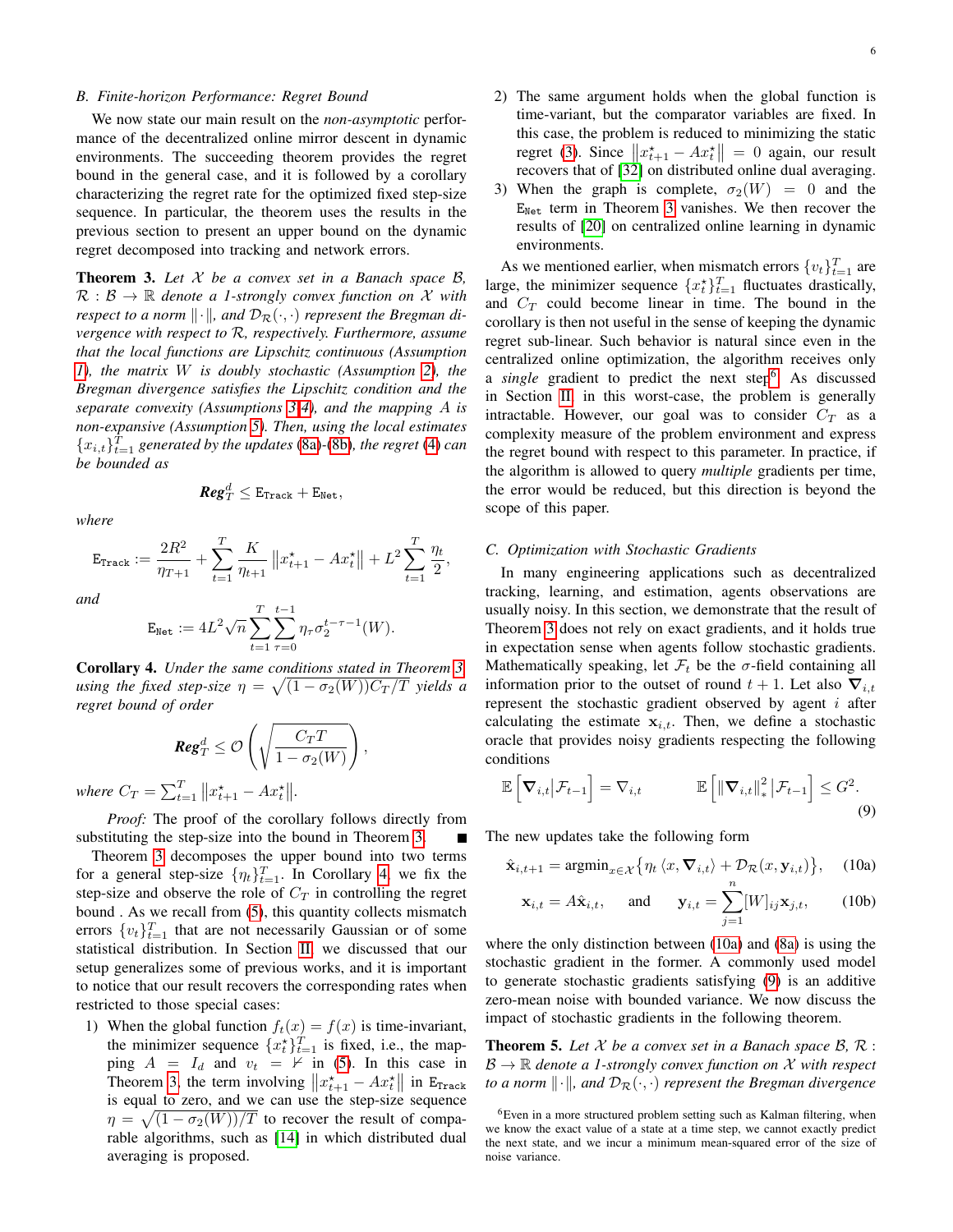*with respect to* R*, respectively. Furthermore, assume that the local functions are Lipschitz continuous (Assumption [1\)](#page-3-4), the matrix* W *is doubly stochastic (Assumption [2\)](#page-3-3), the Bregman divergence satisfies the Lipschitz condition and the separate convexity (Assumptions [3](#page-3-5)[-4\)](#page-3-6), and the mapping* A *is non-expansive (Assumption [5\)](#page-4-2). Let the local estimates*  $\{x_{i,t}\}_{t=1}^T$ *be generated by updates* [\(10a\)](#page-5-3)*-*[\(10b\)](#page-5-5)*, where the stochastic gradients satisfy the condition* [\(9\)](#page-5-4)*. Then,*

$$
\mathbb{E}\left[\text{Reg}_{T}^{d}\right] \leq \frac{2R^{2}}{\eta_{T+1}} + \sum_{t=1}^{T} \frac{K}{\eta_{t+1}} \left\|x_{t+1}^{\star} - Ax_{t}^{\star}\right\| + G^{2} \sum_{t=1}^{T} \frac{\eta_{t}}{2} + 4G^{2} \sqrt{n} \sum_{t=1}^{T} \sum_{\tau=0}^{t-1} \eta_{\tau} \sigma_{2}^{t-\tau-1}(W).
$$

The theorem indicates that when using stochastic gradients, the result of Theorem [3](#page-5-0) holds true in expectation sense. Thus, the algorithm can be used in dynamic environments where agents observations are noisy.

# <span id="page-6-0"></span>IV. NUMERICAL EXPERIMENT: STATE ESTIMATION AND TRACKING DYNAMIC PARAMETERS

The generality of Mirror Descent stems from the freedom over the selection of the Bregman divergence. A particularly well-known Bergman divergence is the Euclidean distance, which turns our framework to state estimation and tracking. In this section, we focus on this scenario as an application of our method. Distributed state estimation and tracking dynamic parameters has a long history in the literature of control and signal processing. However, there are key distinctions in our approach to the dynamical model of the parameter and agents observations. We elaborate on these differences as we describe our numerical experiment.

Let us consider a slowly maneuvering target in the 2D plane and assume that each position component of the target evolves independently according to a near constant velocity model [\[41\]](#page-11-31). The state of the target at each time consists of four components: horizontal position, vertical position, horizontal velocity, and vertical velocity. Therefore, representing such state at time t by  $x_t^* \in \mathbb{R}^4$ , the state space model takes the form

$$
x_{t+1}^{\star} = Ax_t^{\star} + v_t,
$$

where  $v_t \in \mathbb{R}^4$  is the system noise, and using  $\otimes$  for Kronecker product, A is described as

$$
A = I_2 \otimes \begin{bmatrix} 1 & \epsilon \\ 0 & 1 \end{bmatrix},
$$

with  $\epsilon$  being the sampling interval<sup>[7](#page-6-1)</sup>. The goal is to track  $x_t^*$ using a network of agents. This problem has been studied in the context of distributed Kalman filtering [\[23\]](#page-11-9), [\[42\]](#page-11-32), state estimation [\[43\]](#page-11-33)–[\[45\]](#page-11-34), and particle filtering [\[24\]](#page-11-10), [\[46\]](#page-11-35), [\[47\]](#page-11-36). However, as opposed to Kalman filtering, we need not assume that the system noise  $v_t$  is Gaussian. Also, unlike particle filtering, we do not assume receiving a large number of samples (particles) per iteration since our setup is online, i.e.,

agents only observe one sample per iteration. Moreover, we do not assume a statistical distribution on  $v_t$  in our analysis, which makes our framework different from state estimation. We have a model-free approach in which the noise can be deterministic with unknown structure, or even stochastic with dependence over time. For our experiment, we generate this noise according to a zero-mean Gaussian distribution with covariance matrix  $\Sigma$  as follows

$$
\Sigma = \sigma_v^2 I_2 \otimes \begin{bmatrix} \epsilon^3/3 & \epsilon^2/2\\ \epsilon^2/2 & \epsilon \end{bmatrix}
$$

.

We let the sampling interval be  $\epsilon = 0.1$  seconds which is equivalent to frequency 10 Hz. The constant  $\sigma_v^2$  is changed in different scenarios, so we describe the choice of this parameter later. Importantly, we remark that though this noise is generated randomly, it is fixed with each run of our experiment later. That is, the noise is generated once and remains fixed throughout, so it can be considered deterministic.

We consider a sensor network of  $n = 25$  agents located on a  $5 \times 5$  grid. Agents aim to track the moving target  $x_t^*$ collaboratively. At time t, agent i observes  $z_{i,t}$ , a noisy version of one coordinate of  $x_t^*$  as follows

$$
\mathbf{z}_{i,t} = \mathbf{e}_{k_i}^{\top} x_t^{\star} + \mathbf{w}_{i,t},
$$

where  $\mathbf{w}_{i,t} \in \mathbb{R}$  denotes the observation noise, and  $e_k$  is the kth unit vector in the standard basis of  $\mathbb{R}^4$  for  $k \in \{1, 2, 3, 4\}.$ We divide agents into four groups, and for each group we choose one specific  $k_i$  from the set  $\{1, 2, 3, 4\}$ . Furthermore, the observation noise must satisfy the standard assumption of being zero-mean and finite-variance. Our results are not dependent on Gaussian noise, so we generate  $w_{i,t}$  independently from a uniform distribution on  $[-1, 1]$ .

Though not locally observable to each agent, it is straightforward to see that the target  $x_t^*$  is *globally* identifiable from the standpoint of the whole network (see e.g. [\[43\]](#page-11-33) for the exact definition of the global identifiability in a general tracking problem).

At time t, each agent i forms an estimate  $x_{i,t}$  of  $x_t^*$  based on observations  $\{z_{i,\tau}\}_{\tau=1}^{t-1}$ . After that, the new signal  $z_{i,t}$  becomes available to the agent. The online nature of the problem allows us to pose it as an instance of online optimization formulated in [\(4\)](#page-2-3). To derive an explicit update for  $x_{i,t}$ , we need to introduce the loss functions. We use the *local* square loss

$$
f_{i,t}(x) := \mathbb{E}\left[\left(\mathbf{z}_{i,t} - \mathbf{e}_{k_i}^\top x\right)^2 \big| x_t^{\star}\right],
$$

for each agent i, resulting in the *network* loss

$$
f_t(x) := \frac{1}{n} \sum_{i=1}^n \mathbb{E} \left[ \left( \mathbf{z}_{i,t} - \mathbf{e}_{k_i}^\top x \right)^2 \big| x_t^{\star} \right].
$$

In our experiment  $v_t$  is a deterministic noise, but in both definitions  $x_t^*$  could be random in the case that  $v_t$  is random, so we use the conditional expectation to be precise. Now using Euclidean distance as the Bregman divergence in updates [\(10a\)](#page-5-3)-[\(10b\)](#page-5-5), we can derive the following update

$$
\mathbf{x}_{i,t} = \sum_{j=1}^n [W]_{ij} A \mathbf{x}_{j,t-1} + \eta_t A \mathbf{e}_{k_i} \left( \mathbf{z}_{i,t-1} - \mathbf{e}_{k_i}^\top \mathbf{x}_{i,t-1} \right).
$$

<span id="page-6-1"></span><sup>&</sup>lt;sup>7</sup>The sampling interval of  $\epsilon$  (seconds) is equivalent to the sampling rate of  $1/\epsilon$  (*Hz*).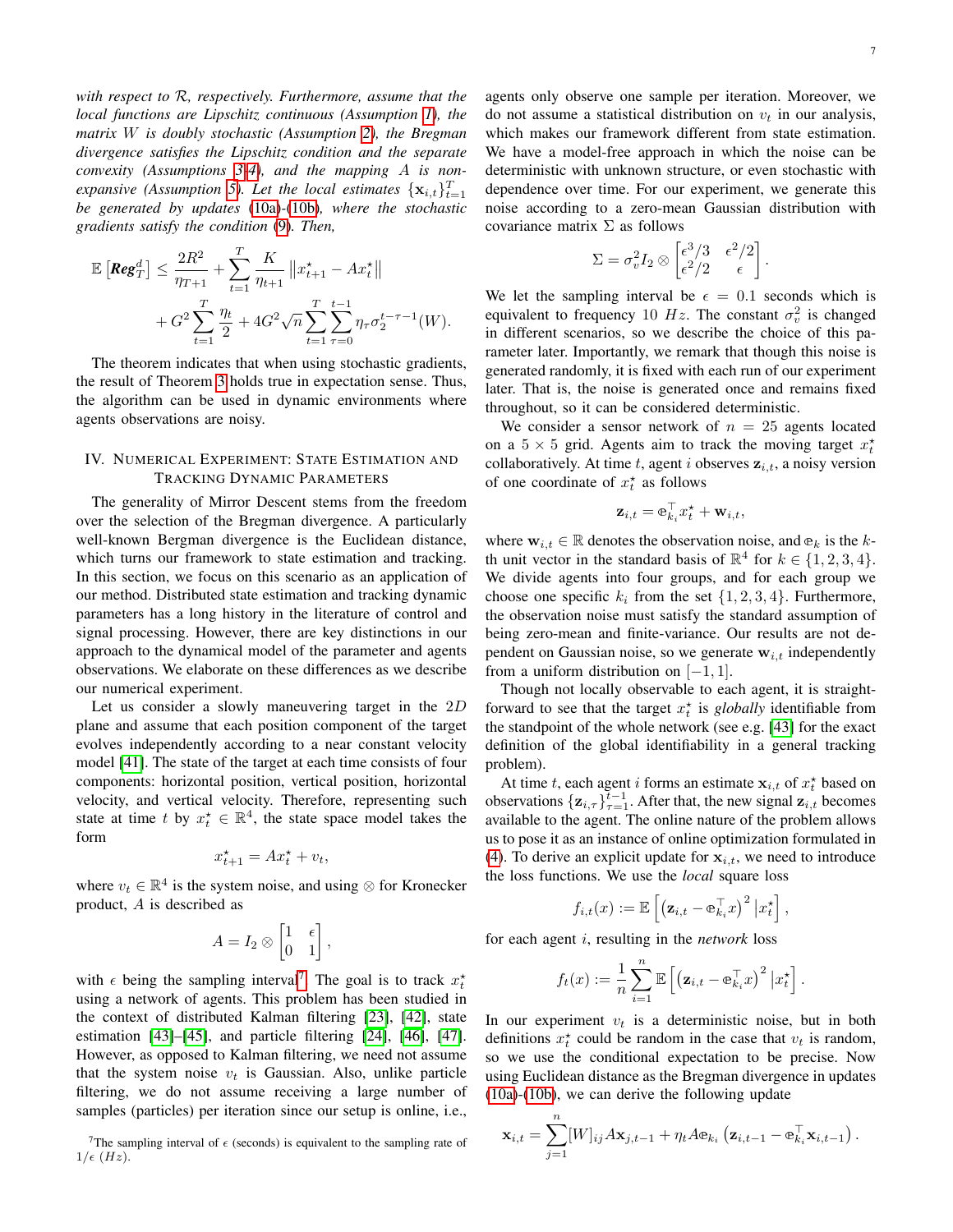

<span id="page-7-1"></span>Fig. 1. The plot of dynamic regret versus iterations. Naturally, when  $\sigma_v^2$ is smaller, the innovation noise added to the dynamics is smaller with high probability, and the network incurs a lower dynamic regret. In this plot, the dynamic regret is normalized by iterations, so the y-axis is  $\mathbb{E} \left[ \textit{Reg}^d_T \right] / T$ .

We fix the step size to  $\eta_t = \eta = 0.5$  since using diminishing step size is not useful in tracking unless we have diminishing system noise [\[48\]](#page-11-37). The update is akin to *consensus+innovation* updates in the literature (see e.g. [\[48\]](#page-11-37)–[\[50\]](#page-11-38)) though we recall that we did not analyze this update for a system noise  $v_t$  with a statistical distribution.

It is proved in [\[51\]](#page-12-0) that in decentralized tracking, the dynamic regret can be presented in terms of the tracking error  $x_{i,t} - x_t^*$  of all agents. More specifically, the dynamic regret averages the tracking error over space and time (when normalized by  $T$ ). Exploiting this connection and combining that with the result of Theorem [5,](#page-5-6) we observe that once the parameter does not deviate too much from the dynamics, i.e., when  $\sum_{t=1}^{T} ||v_t||$  is small, the bound on the dynamic regret (or equivalently the collective tracking error) becomes small and vice versa.

We demonstrate this intuitive idea by tuning  $\sigma_v^2$ . Larger values for  $\sigma_v^2$  are more likely to cause deviations from the dynamics A; therefore, we expect large dynamic regret (worse performance) when  $\sigma_v^2$  is large. In Fig. [1,](#page-7-1) we plot the dynamic regret for  $\sigma_v^2 \in \{0.25, 0.5, 0.75, 1\}$ . For each specific value of  $\sigma_v^2$ , we run the experiment 50 times and average out the dynamic regret over all runs. As we conjectured, the performance improves once  $\sigma_v^2$  tends to smaller values.

Let us now focus on the case that  $\sigma_v^2 = 0.5$ . For one run of this case, we provide a snapshot of the target trajectory (in red) in Fig. [2](#page-7-2) and plot the estimator trajectory (in blue) for agents  $i \in \{1, 6, 12, 23\}$ . While the dynamic regret can be controlled in the expectation sense (Theorem [5\)](#page-5-6), Fig. [2](#page-7-2) suggests that agents' estimators closely follow the trajectory of the moving target with high probability.



Fig. 2. The trajectory of  $x_t^*$  over  $T = 1000$  iterations is shown in red. We also depict the trajectory of the estimator  $x_{i,t}$  (shown in blue) for  $i \in$  $\{1, 6, 12, 23\}$  and observe that it closely follows  $x_t^{\star}$  in every case.

## <span id="page-7-2"></span>V. CONCLUSION

<span id="page-7-0"></span>The work unifies a number of frameworks in the literature by addressing *decentralized*, *online* optimization in *dynamic* environments. We considered tracking the minimizer of a global time-varying convex function via a network of agents. The minimizer of the global function has a dynamics known to agents, but an unknown, unstructured noise causes deviation from this dynamics. The global function can be written as a sum of local functions at each time step, and each agent can only observe its associated local function. However, these local functions appear sequentially, and agents do not have a prior knowledge of the future cost functions.

Our proposed algorithm for this setup can be cast as a decentralized version of Mirror Descent. However, the algorithm possesses two additional steps to include agents interactions and dynamics of the minimizer. We used a notion of network dynamic regret to measure the performance of our algorithm versus its offline counterpart. We established that the regret bound scales inversely in the spectral gap of the network and captures the deviation of minimizer sequence with respect to the given dynamics. We next considered stochastic optimization, where agents observe only noisy versions of their local gradients, and we proved that in this case, our regret bound holds true in the expectation sense. We showed that our generalization is valid and convincing in the sense that the results recover those of distributed optimization in online and offline setting. We also applied our method to decentralized tracking of dynamic parameters in the numerical experiments.

Our work opens a few directions for future works. We conjecture that our theoretical results can be strengthened in a setup where agents receive multiple gradients per time step. However, as mentioned in Section [III,](#page-4-0) this is still an open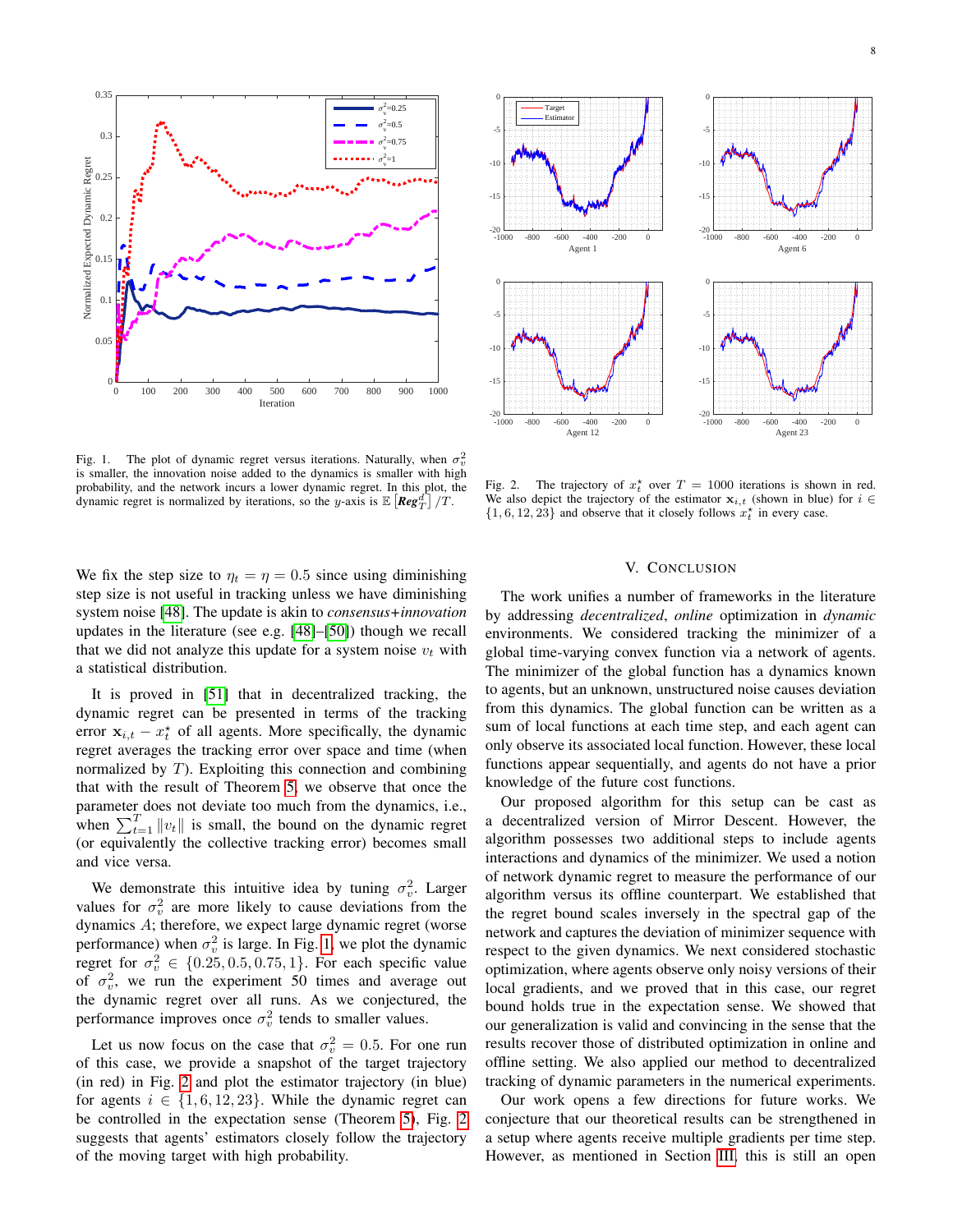question. Also, the result of Corollary [4](#page-5-1) assumes the stepsize is tuned in advance. This would require the knowledge of  $C_T$  or an upper bound on the quantity. For the centralized setting, one can potentially avoid the issue using doubling tricks which requires online accumulation of the mismatch noise  $v_t$ . However, it is more natural to consider that this noise is not fully observable in the decentralized setting. Therefore, an adaptive solution to step-size tuning remains open for the future investigation.

# VI. APPENDIX

<span id="page-8-0"></span>The following lemma is standard in the analysis of mirror descent. We state the lemma here and revoke it in our analysis later.

<span id="page-8-1"></span>Lemma 6 (Beck and Teboulle [\[26\]](#page-11-12)). *Let* X *be a convex set in a Banach space*  $\mathcal{B}, \mathcal{R} : \mathcal{B} \to \mathbb{R}$  *denote a 1-strongly convex function on*  $X$  *with respect to a norm*  $\|\cdot\|$ *, and*  $\mathcal{D}_{\mathcal{R}}(\cdot, \cdot)$  *represent the Bregman divergence with respect to*  $\mathcal{R}$ *, respectively. Then, any update of the form*

$$
x^\star = \textit{argmin}_{x \in \mathcal{X}} \big\{\, \langle a, x \rangle + \mathcal{D}_{\mathcal{R}}(x,c) \big\},
$$

*satisfies the following inequality*

$$
\langle x^* - d, a \rangle \leq \mathcal{D}_{\mathcal{R}}(d, c) - \mathcal{D}_{\mathcal{R}}(d, x^*) - \mathcal{D}_{\mathcal{R}}(x^*, c),
$$

*for any*  $d \in \mathcal{X}$ *.* 

*A. Proof of Lemma [1](#page-4-4)*

Applying Lemma [6](#page-8-1) to the update [\(8a\)](#page-2-1), we get

$$
\eta_t \langle \hat{x}_{i,t+1} - y_{i,t}, \nabla_{i,t} \rangle \le -\mathcal{D}_{\mathcal{R}}(y_{i,t}, \hat{x}_{i,t+1}) - \mathcal{D}_{\mathcal{R}}(\hat{x}_{i,t+1}, y_{i,t})
$$

In view of the strong convexity of  $R$ , the Bregman divergence satisfies  $\mathcal{D}_{\mathcal{R}}(x, y) \geq \frac{1}{2} ||x - y||^2$  for any  $x, y \in \mathcal{X}$  (see [\(7\)](#page-3-7)). Therefore, we can simplify the equation above as follows

$$
\eta_t \langle y_{i,t} - \hat{x}_{i,t+1}, \nabla_{i,t} \rangle \geq \mathcal{D}_{\mathcal{R}}(y_{i,t}, \hat{x}_{i,t+1}) + \mathcal{D}_{\mathcal{R}}(\hat{x}_{i,t+1}, y_{i,t})
$$
  
\n
$$
\geq ||y_{i,t} - \hat{x}_{i,t+1}||^2.
$$
 (11)

On the other hand, for any primal-dual norm pair it holds that

$$
\langle y_{i,t} - \hat{x}_{i,t+1}, \nabla_{i,t} \rangle \le ||y_{i,t} - \hat{x}_{i,t+1}|| ||\nabla_{i,t}||_*\le L ||y_{i,t} - \hat{x}_{i,t+1}||,
$$

using Assumption [1](#page-3-4) in the last line. Combining above with [\(11\)](#page-8-2), we obtain

$$
||y_{i,t} - \hat{x}_{i,t+1}|| \le L\eta_t.
$$
 (12)

Letting  $e_{i,t} := \hat{x}_{i,t+1} - y_{i,t}$ , we can now rewrite update [\(8b\)](#page-2-4) as

$$
\hat{x}_{i,t+1} = \sum_{j=1}^{n} [W]_{ij} x_{j,t} + e_{i,t},
$$

which implies

$$
x_{i,t+1} = A\hat{x}_{i,t+1} = \sum_{j=1}^{n} [W]_{ij} A x_{j,t} + A e_{i,t}.
$$
 (13)

Using Assumption [2](#page-3-3) (doubly stochasticity of  $W$ ), the above immediately yields

$$
\bar{x}_{t+1} := \frac{1}{n} \sum_{i=1}^{n} x_{i,t+1} = \frac{1}{n} \sum_{i=1}^{n} \sum_{j=1}^{n} [W]_{ij} A x_{j,t} + \frac{1}{n} \sum_{i=1}^{n} A e_{i,t}
$$

$$
= \frac{1}{n} \sum_{j=1}^{n} \left( \sum_{i=1}^{n} [W]_{ij} \right) A x_{j,t} + \frac{1}{n} \sum_{i=1}^{n} A e_{i,t}
$$

$$
= A \bar{x}_t + A \bar{e}_t,
$$

where  $\bar{e}_t := \frac{1}{n} \sum_{i=1}^n e_{i,t}$ , and  $\bar{x}_t = \frac{1}{n} \sum_{i=1}^n x_{i,t}$  as defined in the statement of the lemma. As a result,

<span id="page-8-4"></span>
$$
\bar{x}_{t+1} = \sum_{\tau=0}^{t} A^{t+1-\tau} \bar{e}_{\tau}.
$$
 (14)

On the other hand, stacking the local vectors  $x_{i,t}$  and  $e_{i,t}$  in [\(13\)](#page-8-3) in the following form

$$
x_t := [x_{1,t}^\top, x_{2,t}^\top, \dots, x_{n,t}^\top]^\top e_t := [e_{1,t}^\top, e_{2,t}^\top, \dots, e_{n,t}^\top]^\top,
$$

and using ⊗ to denote the Kronecker product, we can write [\(13\)](#page-8-3) in the matrix format as

$$
x_{t+1} = (W \otimes A)x_t + (I_n \otimes A)e_t
$$
  
= 
$$
\sum_{\tau=0}^t (W \otimes A)^{t-\tau} (I_n \otimes A)e_\tau
$$
  
= 
$$
\sum_{\tau=0}^t (W^{t-\tau} \otimes A^{t-\tau}) (I_n \otimes A)e_\tau
$$

<span id="page-8-2"></span>Therefore, using above, we have

$$
x_{i,t+1} = \sum_{\tau=0}^{t} \sum_{j=1}^{n} \left[ W^{t-\tau} \right]_{ij} A^{t+1-\tau} e_{j,\tau}.
$$

Combining above with [\(14\)](#page-8-4), we derive

$$
x_{i,t+1} - \bar{x}_{t+1} = \sum_{\tau=0}^{t} \sum_{j=1}^{n} \left( \left[ W^{t-\tau} \right]_{ij} - \frac{1}{n} \right) A^{t+1-\tau} e_{j,\tau},
$$

<span id="page-8-5"></span>which entails

$$
||x_{i,t+1} - \bar{x}_{t+1}|| \le \sum_{\tau=0}^{t} \sum_{j=1}^{n} \left| \left[W^{t-\tau}\right]_{ij} - \frac{1}{n} \right| L \eta_{\tau}, \qquad (15)
$$

where we used  $||e_{i,\tau}|| \le L\eta_{\tau}$  obtained in [\(12\)](#page-8-5) as well as the assumption  $||A|| \le 1$  (Assumption [5\)](#page-4-2). By standard properties of doubly stochastic matrices (see e.g. [\[40\]](#page-11-30)), the matrix W satisfies

$$
\sum_{j=1}^{n} \left| \left[W^t\right]_{ij} - \frac{1}{n} \right| \leq \sqrt{n} \sigma_2^t(W).
$$

<span id="page-8-3"></span>Substituting above into [\(15\)](#page-8-6) finishes the proof.

<span id="page-8-6"></span> $\Box$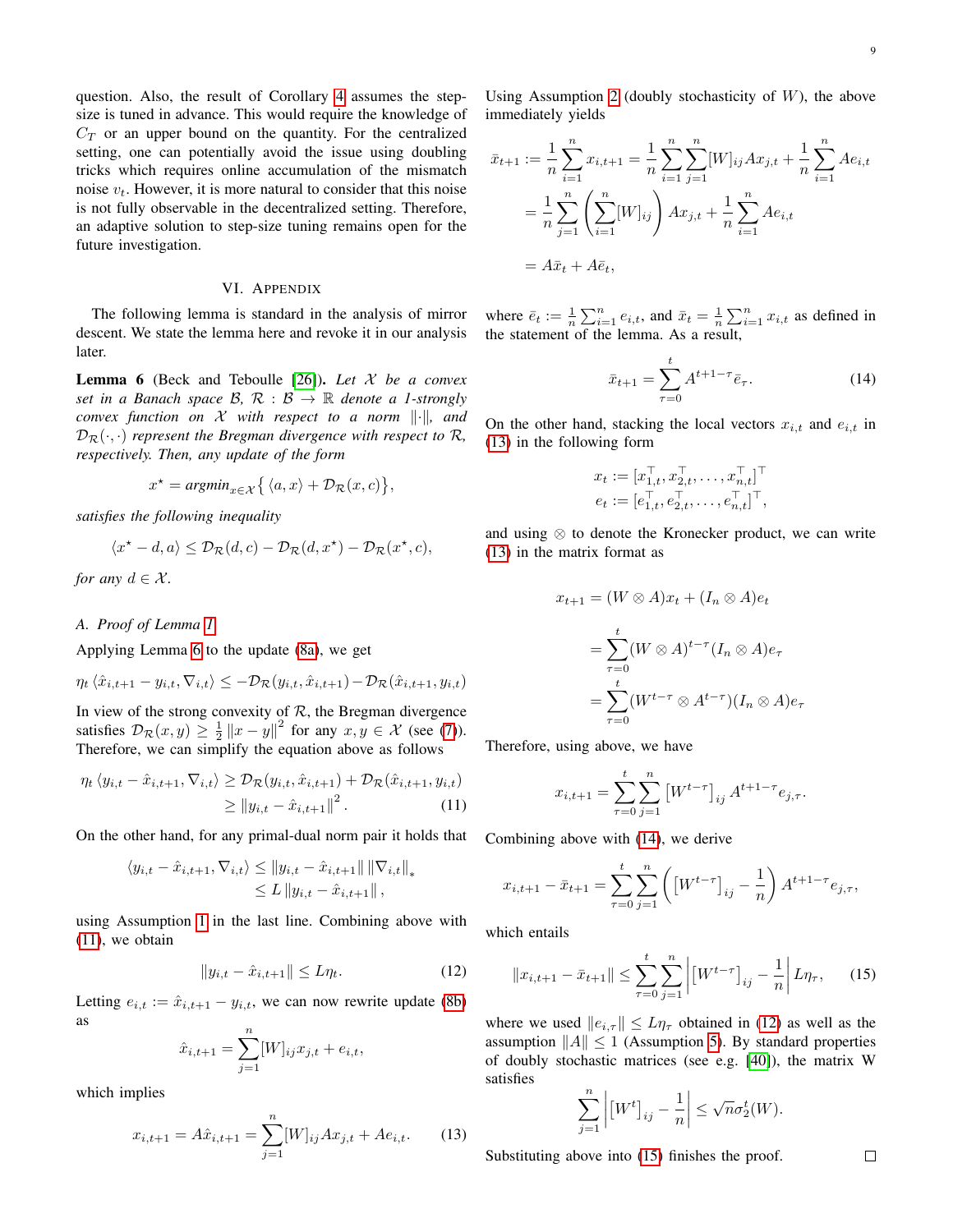# <span id="page-9-0"></span>*B. Proof of Lemma [2](#page-4-3)*

We start by adding, subtracting, and regrouping several terms as follows

$$
\frac{1}{\eta_t} \mathcal{D}_{\mathcal{R}}(x_t^{\star}, y_{i,t}) - \frac{1}{\eta_t} \mathcal{D}_{\mathcal{R}}(x_t^{\star}, \hat{x}_{i,t+1}) =
$$
\n
$$
+ \frac{1}{\eta_t} \mathcal{D}_{\mathcal{R}}(x_t^{\star}, y_{i,t}) - \frac{1}{\eta_{t+1}} \mathcal{D}_{\mathcal{R}}(x_{t+1}^{\star}, y_{i,t+1})
$$
\n
$$
+ \frac{1}{\eta_{t+1}} \mathcal{D}_{\mathcal{R}}(x_{t+1}^{\star}, y_{i,t+1}) - \frac{1}{\eta_{t+1}} \mathcal{D}_{\mathcal{R}}(Ax_t^{\star}, y_{i,t+1})
$$
\n
$$
+ \frac{1}{\eta_{t+1}} \mathcal{D}_{\mathcal{R}}(Ax_t^{\star}, y_{i,t+1}) - \frac{1}{\eta_{t+1}} \mathcal{D}_{\mathcal{R}}(x_t^{\star}, \hat{x}_{i,t+1})
$$
\n
$$
+ \frac{1}{\eta_{t+1}} \mathcal{D}_{\mathcal{R}}(x_t^{\star}, \hat{x}_{i,t+1}) - \frac{1}{\eta_t} \mathcal{D}_{\mathcal{R}}(x_t^{\star}, \hat{x}_{i,t+1}). \quad (16)
$$

We now need to bound each of the four terms above. For the second term, we note that

$$
\mathcal{D}_{\mathcal{R}}(x_{t+1}^{\star}, y_{i,t+1}) - \mathcal{D}_{\mathcal{R}}(Ax_{t}^{\star}, y_{i,t+1}) \leq K \left\| x_{t+1}^{\star} - Ax_{t}^{\star} \right\|, \tag{17}
$$

by the Lipschitz condition on the Bregman divergence (Assumption [4\)](#page-3-6). Also, by the separate convexity of Bregman divergence (Assumption [3\)](#page-3-5) as well as stochasticity of W (Assumption [2\)](#page-3-3), we have

$$
\sum_{i=1}^{n} \mathcal{D}_{\mathcal{R}}(Ax_t^*, y_{i,t+1}) - \sum_{i=1}^{n} \mathcal{D}_{\mathcal{R}}(x_t^*, \hat{x}_{i,t+1})
$$
\n
$$
= \sum_{i=1}^{n} \mathcal{D}_{\mathcal{R}}(Ax_t^*, \sum_{j=1}^{n} [W]_{ij} x_{j,t+1}) - \sum_{i=1}^{n} \mathcal{D}_{\mathcal{R}}(x_t^*, \hat{x}_{i,t+1})
$$
\n
$$
\leq \sum_{i=1}^{n} \sum_{j=1}^{n} [W]_{ij} \mathcal{D}_{\mathcal{R}}(Ax_t^*, x_{j,t+1}) - \sum_{i=1}^{n} \mathcal{D}_{\mathcal{R}}(x_t^*, \hat{x}_{i,t+1})
$$
\n
$$
= \sum_{j=1}^{n} \mathcal{D}_{\mathcal{R}}(Ax_t^*, x_{j,t+1}) \sum_{i=1}^{n} [W]_{ij} - \sum_{i=1}^{n} \mathcal{D}_{\mathcal{R}}(x_t^*, \hat{x}_{i,t+1})
$$
\n
$$
= \sum_{j=1}^{n} \mathcal{D}_{\mathcal{R}}(Ax_t^*, x_{j,t+1}) - \sum_{i=1}^{n} \mathcal{D}_{\mathcal{R}}(x_t^*, \hat{x}_{i,t+1})
$$
\n
$$
= \sum_{i=1}^{n} \mathcal{D}_{\mathcal{R}}(Ax_t^*, A\hat{x}_{i,t+1}) - \sum_{i=1}^{n} \mathcal{D}_{\mathcal{R}}(x_t^*, \hat{x}_{i,t+1}) \leq 0,
$$
\n(18)

where the last inequality follows from the fact that  $A$  is non-expansive (Assumption [5\)](#page-4-2). When summing [\(16\)](#page-9-0) over  $t \in [T]$  the first term telescopes, while the second and third terms are handled with the bounds in [\(17\)](#page-9-1) and [\(24\)](#page-10-0), respectively. Recalling from the statement of the lemma that  $R^2 = \sup_{x,y \in \mathcal{X}} \mathcal{D}_{\mathcal{R}}(x,y)$ , we obtain

$$
\frac{1}{n} \sum_{i=1}^{n} \sum_{t=1}^{T} \left( \frac{1}{\eta_t} \mathcal{D}_{\mathcal{R}}(x_t^{\star}, y_{i,t}) - \frac{1}{\eta_t} \mathcal{D}_{\mathcal{R}}(x_t^{\star}, \hat{x}_{i,t+1}) \right)
$$
\n
$$
\leq \frac{R^2}{\eta_1} + \sum_{t=1}^{T} \frac{K}{\eta_{t+1}} ||x_{t+1}^{\star} - Ax_t^{\star}||
$$
\n
$$
+ R^2 \sum_{t=1}^{T} \frac{1}{\eta_{t+1}} - \frac{1}{\eta_t}
$$
\n
$$
\leq \frac{2R^2}{\eta_{T+1}} + \sum_{t=1}^{T} \frac{K}{\eta_{t+1}} ||x_{t+1}^{\star} - Ax_t^{\star}||,
$$

where we used the fact that the step-size is positive and decreasing in the last line.  $\Box$ 

#### *C. An Auxiliary Lemma*

In the proof of Theorem [3,](#page-5-0) we make use of another technical lemma provided below.

<span id="page-9-2"></span><span id="page-9-1"></span>Lemma 7. *Let* X *be a convex set in a Banach space* B*,*  $\mathcal{R}: \mathcal{B} \to \mathbb{R}$  *denote a 1-strongly convex function on* X *with respect to a norm*  $\|\cdot\|$ *, and*  $\mathcal{D}_{\mathcal{R}}(\cdot, \cdot)$  *represent the Bregman divergence with respect to* R*, respectively. Furthermore, assume that the local functions are Lipschitz continuous (Assumption [1\)](#page-3-4), the matrix* W *is doubly stochastic (Assumption [2\)](#page-3-3), the Bregman divergence satisfies the Lipschitz condition and the separate convexity (Assumptions [3](#page-3-5)[-4\)](#page-3-6), and the mapping* A *is non-expansive (Assumption [5\)](#page-4-2). Then, for the local estimates*  ${x_{i,t}}}_{t=1}^T$  generated by the updates [\(8a\)](#page-2-1)-[\(8b\)](#page-2-4), it holds that

$$
\frac{1}{n} \sum_{i=1}^{n} \sum_{t=1}^{T} \left( f_{i,t}(x_{i,t}) - f_{i,t}(x_t^{\star}) \right) \le
$$
\n
$$
\frac{2R^2}{\eta_{T+1}} + \sum_{t=1}^{T} \frac{K}{\eta_{t+1}} ||x_{t+1}^{\star} - Ax_t^{\star}|| + L^2 \sum_{t=1}^{T} \frac{\eta_t}{2}
$$
\n
$$
+ 2L^2 \sqrt{n} \sum_{t=1}^{T} \sum_{\tau=0}^{t-1} \eta_{\tau} \sigma_2^{t-\tau-1}(W),
$$

*where*  $R^2 := \sup_{x,y \in \mathcal{X}} \mathcal{D}_{\mathcal{R}}(x,y)$ .

*Proof:* In view of the convexity of  $f_{i,t}(\cdot)$ , we have

$$
f_{i,t}(x_{i,t}) - f_{i,t}(x_t^*) \le \langle \nabla_{i,t}, x_{i,t} - x_t^* \rangle
$$
  
=  $\langle \nabla_{i,t}, \hat{x}_{i,t+1} - x_t^* \rangle + \langle \nabla_{i,t}, x_{i,t} - y_{i,t} \rangle$   
+  $\langle \nabla_{i,t}, y_{i,t} - \hat{x}_{i,t+1} \rangle$  (19)

for any  $i \in [n]$ . We now need to bound each of the three terms on the right hand side of [\(19\)](#page-9-2). Starting with the last term and using boundedness of gradients (Assumption [1\)](#page-3-4), we have that

$$
\langle \nabla_{i,t}, y_{i,t} - \hat{x}_{i,t+1} \rangle \le ||y_{i,t} - \hat{x}_{i,t+1}|| ||\nabla_{i,t}||_*
$$
  
\n
$$
\le L ||y_{i,t} - \hat{x}_{i,t+1}||
$$
  
\n
$$
\le \frac{1}{2\eta_t} ||y_{i,t} - \hat{x}_{i,t+1}||^2 + \frac{\eta_t}{2}L^2, \quad (20)
$$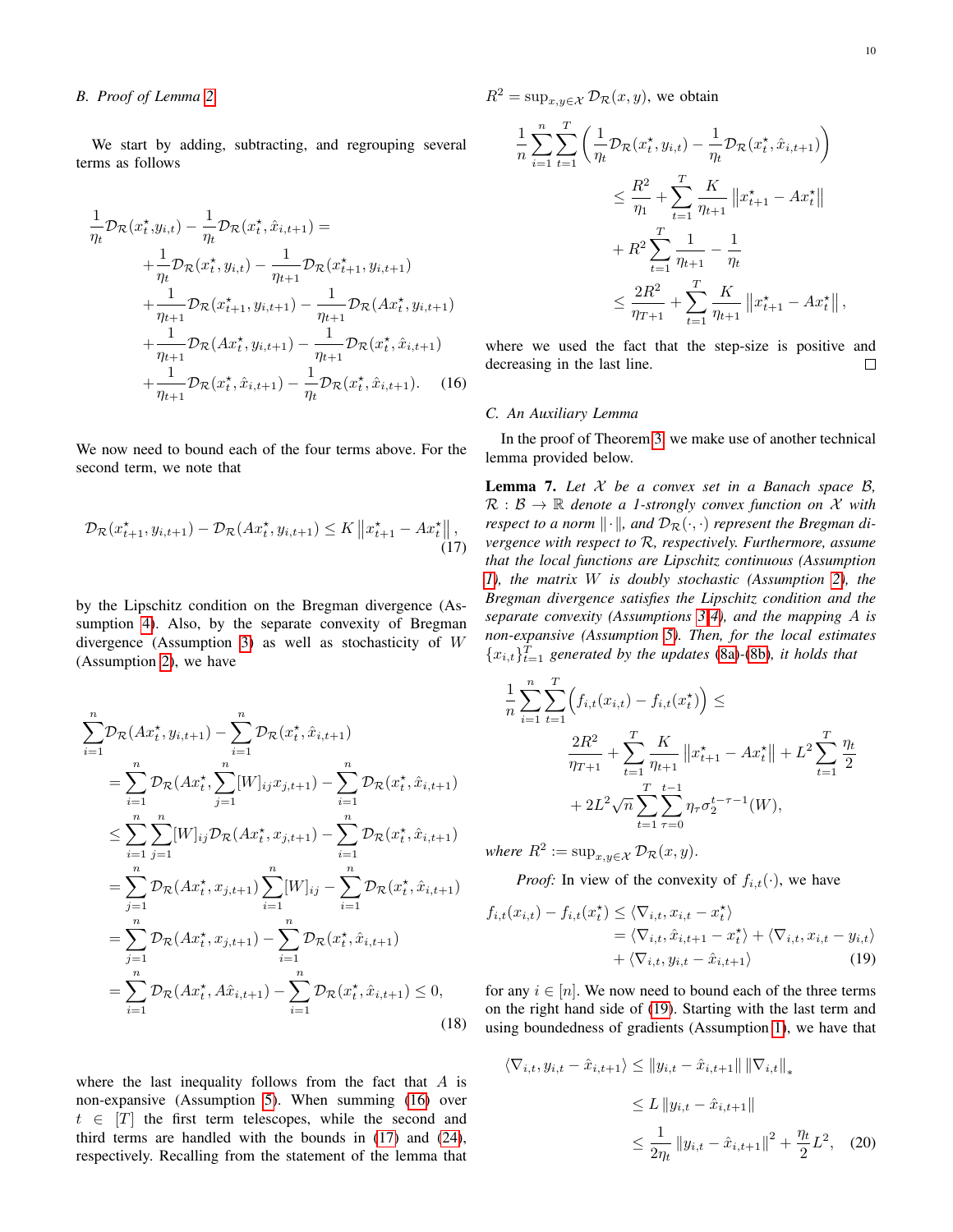where the last line is due to AM-GM inequality. Next, we recall update [\(8b\)](#page-2-4) to bound the second term in [\(19\)](#page-9-2) using Assumption [1](#page-3-4) and [2](#page-3-3) as

$$
\langle \nabla_{i,t}, x_{i,t} - y_{i,t} \rangle = \langle \nabla_{i,t}, x_{i,t} - \bar{x}_t + \bar{x}_t - y_{i,t} \rangle
$$
  
\n
$$
= \langle \nabla_{i,t}, x_{i,t} - \bar{x}_t \rangle + \sum_{j=1}^n [W]_{ij} \langle \nabla_{i,t}, \bar{x}_t - x_{j,t} \rangle
$$
  
\n
$$
\leq L \|x_{i,t} - \bar{x}_t\| + L \sum_{j=1}^n [W]_{ij} \|x_{j,t} - \bar{x}_t\|
$$
  
\n
$$
\leq 2L^2 \sqrt{n} \sum_{\tau=0}^{t-1} \eta_\tau \sigma_2^{t-\tau-1}(W), \qquad (21)
$$

where in the last line we appealed to Lemma [1.](#page-4-4) Finally, we apply Lemma [6](#page-8-1) to [\(19\)](#page-9-2) to get

$$
\langle \nabla_{i,t}, \hat{x}_{i,t+1} - x_t^{\star} \rangle \leq \frac{1}{\eta_t} \mathcal{D}_{\mathcal{R}}(x_t^{\star}, y_{i,t}) - \frac{1}{\eta_t} \mathcal{D}_{\mathcal{R}}(x_t^{\star}, \hat{x}_{i,t+1})
$$

$$
- \frac{1}{\eta_t} \mathcal{D}_{\mathcal{R}}(\hat{x}_{i,t+1}, y_{i,t})
$$

$$
\leq \frac{1}{\eta_t} \mathcal{D}_{\mathcal{R}}(x_t^{\star}, y_{i,t}) - \frac{1}{\eta_t} \mathcal{D}_{\mathcal{R}}(x_t^{\star}, \hat{x}_{i,t+1})
$$

$$
- \frac{1}{2\eta_t} ||\hat{x}_{i,t+1} - y_{i,t}||^2, \qquad (22)
$$

since the Bregman divergence satisfies  $\mathcal{D}_{\mathcal{R}}(x, y) \geq$  $\frac{1}{2} \|x - y\|^2$  for any  $x, y \in \mathcal{X}$ . Substituting [\(20\)](#page-9-2), [\(21\)](#page-9-2), and [\(22\)](#page-9-2) into the bound [\(19\)](#page-9-2), we derive

$$
f_{i,t}(x_{i,t}) - f_{i,t}(x_t^*) \le \frac{\eta_t}{2} L^2 + 2L^2 \sqrt{n} \sum_{\tau=0}^{t-1} \eta_\tau \sigma_2^{t-\tau-1}(W) + \frac{1}{\eta_t} \mathcal{D}_\mathcal{R}(x_t^*, y_{i,t}) - \frac{1}{\eta_t} \mathcal{D}_\mathcal{R}(x_t^*, \hat{x}_{i,t+1}).
$$
\n(23)

Summing over  $t \in [T]$  and  $i \in [n]$ , and applying Lemma [2](#page-4-3) completes the proof. Г

### <span id="page-10-0"></span>*D. Proof of Theorem [3](#page-5-0)*

To bound the regret defined in [\(4\)](#page-2-3), we start with

$$
f_t(x_{i,t}) - f_t(x_t^*) = f_t(x_{i,t}) - f_t(\bar{x}_t) + f_t(\bar{x}_t) - f_t(x_t^*)
$$
  
\n
$$
\leq L \|x_{i,t} - \bar{x}_t\| + f_t(\bar{x}_t) - f_t(x_t^*)
$$
  
\n
$$
= \frac{1}{n} \sum_{i=1}^n f_{i,t}(\bar{x}_t) - \frac{1}{n} \sum_{i=1}^n f_{i,t}(x_t^*)
$$
  
\n
$$
+ L \|x_{i,t} - \bar{x}_t\|,
$$

where we used the Lipschitz continuity of  $f_t(\cdot)$  (Assumption [1\)](#page-3-4) in the second line. Using the Lipschitz continuity of  $f_{i,t}(\cdot)$  for  $i \in [n]$ , we simplify above as follows

$$
f_t(x_{i,t}) - f_t(x_t^*) \le \frac{1}{n} \sum_{i=1}^n f_{i,t}(x_{i,t}) - \frac{1}{n} \sum_{i=1}^n f_{i,t}(x_t^*)
$$
  
+ 
$$
L \|x_{i,t} - \bar{x}_t\| + \frac{L}{n} \sum_{i=1}^n \|x_{i,t} - \bar{x}_t\|.
$$
 (24)

Summing over  $t \in [T]$  and  $i \in [n]$ , and applying Lemmata [1](#page-4-4) and [7](#page-9-2) completes the proof.  $\Box$ 

# *E. Proof of Theorem [5](#page-5-6)*

We need to rework the proof of Theorem [3](#page-5-0) using stochastic gradients by tracking the changes. Following the lines in the proof of Lemma [1,](#page-4-4) equation [\(12\)](#page-8-5) will be changed to

$$
\|\mathbf{y}_{i,t} - \hat{\mathbf{x}}_{i,t+1}\| \leq \eta_t \left\| \mathbf{\nabla}_{i,t} \right\|_*,
$$

yielding

$$
\|\mathbf{x}_{i,t+1} - \bar{\mathbf{x}}_{t+1}\| \leq \sqrt{n} \sum_{\tau=0}^{t} \eta_{\tau} \|\nabla_{i,\tau}\|_{*} \sigma_{2}^{t-\tau}(W). \qquad (25)
$$

On the other hand, at the beginning of Lemma [7,](#page-9-2) we should use the stochastic gradient as

$$
f_{i,t}(\mathbf{x}_{i,t})-f_{i,t}(x_t^{\star}) \leq \langle \nabla_{i,t}, \mathbf{x}_{i,t} - x_t^{\star} \rangle
$$
  
\n
$$
= \langle \nabla_{i,t}, \mathbf{x}_{i,t} - x_t^{\star} \rangle + \langle \nabla_{i,t} - \nabla_{i,t}, \mathbf{x}_{i,t} - x_t^{\star} \rangle
$$
  
\n
$$
= \langle \nabla_{i,t}, \hat{\mathbf{x}}_{i,t+1} - x_t^{\star} \rangle + \langle \nabla_{i,t}, \mathbf{x}_{i,t} - \mathbf{y}_{i,t} \rangle
$$
  
\n
$$
+ \langle \nabla_{i,t}, \mathbf{y}_{i,t} - \hat{\mathbf{x}}_{i,t+1} \rangle + \langle \nabla_{i,t} - \nabla_{i,t}, \mathbf{x}_{i,t} - x_t^{\star} \rangle
$$

Moreover, as in Lemma [1,](#page-4-4) any bound involving  $L$  which was originally an upper bound on the exact gradient must be replaced by the norm of stochastic gradient, which changes inequality [\(23\)](#page-9-2) to

$$
f_{i,t}(\mathbf{x}_{i,t}) - f_{i,t}(x_t^*) \le
$$
  

$$
\frac{\eta_t}{2} \left\| \mathbf{\nabla}_{i,t}^2 \right\|_* + 2\sqrt{n} \sum_{\tau=0}^{t-1} \eta_{\tau} \left\| \mathbf{\nabla}_{i,\tau}^2 \right\|_* \sigma_2^{t-\tau-1}(W)
$$
  

$$
+ \frac{1}{\eta_t} \mathcal{D}_{\mathcal{R}}(x_t^*, \mathbf{y}_{i,t}) - \frac{1}{\eta_t} \mathcal{D}_{\mathcal{R}}(x_t^*, \hat{\mathbf{x}}_{i,t+1})
$$
  

$$
+ \langle \nabla_{i,t} - \mathbf{\nabla}_{i,t}, \mathbf{x}_{i,t} - x_t^* \rangle
$$

Then taking expectation from above, since

$$
\mathbb{E}\left[\left\langle \nabla_{i,t} - \nabla_{i,t}, \mathbf{x}_{i,t} - x_t^{\star} \right\rangle\right] \n= \mathbb{E}\left[\mathbb{E}\left[\left\langle \nabla_{i,t} - \nabla_{i,t}, \mathbf{x}_{i,t} - x_t^{\star} \right\rangle \middle| \mathcal{F}_{t-1}\right]\right] \n= \mathbb{E}\left[\left\langle \mathbb{E}\left[\nabla_{i,t} - \nabla_{i,t} \middle| \mathcal{F}_{t-1}\right], \mathbf{x}_{i,t} - x_t^{\star} \right\rangle\right] \n= 0,
$$

using condition [\(9\)](#page-5-4), we get

$$
\mathbb{E}\left[f_{i,t}(\mathbf{x}_{i,t})\right] - f_{i,t}(x_t^*) \le
$$
\n
$$
\frac{\eta_t}{2} \mathbb{E}\left[\left\|\nabla_{i,t}\right\|_{*}^{2}\right] + 2\sqrt{n} \sum_{\tau=0}^{t-1} \eta_{\tau} \mathbb{E}\left[\left\|\nabla_{i,\tau}\right\|_{*}^{2}\right] \sigma_2^{t-\tau-1}(W)
$$
\n
$$
+ \mathbb{E}\left[\frac{1}{\eta_t} \mathcal{D}_{\mathcal{R}}(x_t^*, \mathbf{y}_{i,t}) - \frac{1}{\eta_t} \mathcal{D}_{\mathcal{R}}(x_t^*, \hat{\mathbf{x}}_{i,t+1})\right]
$$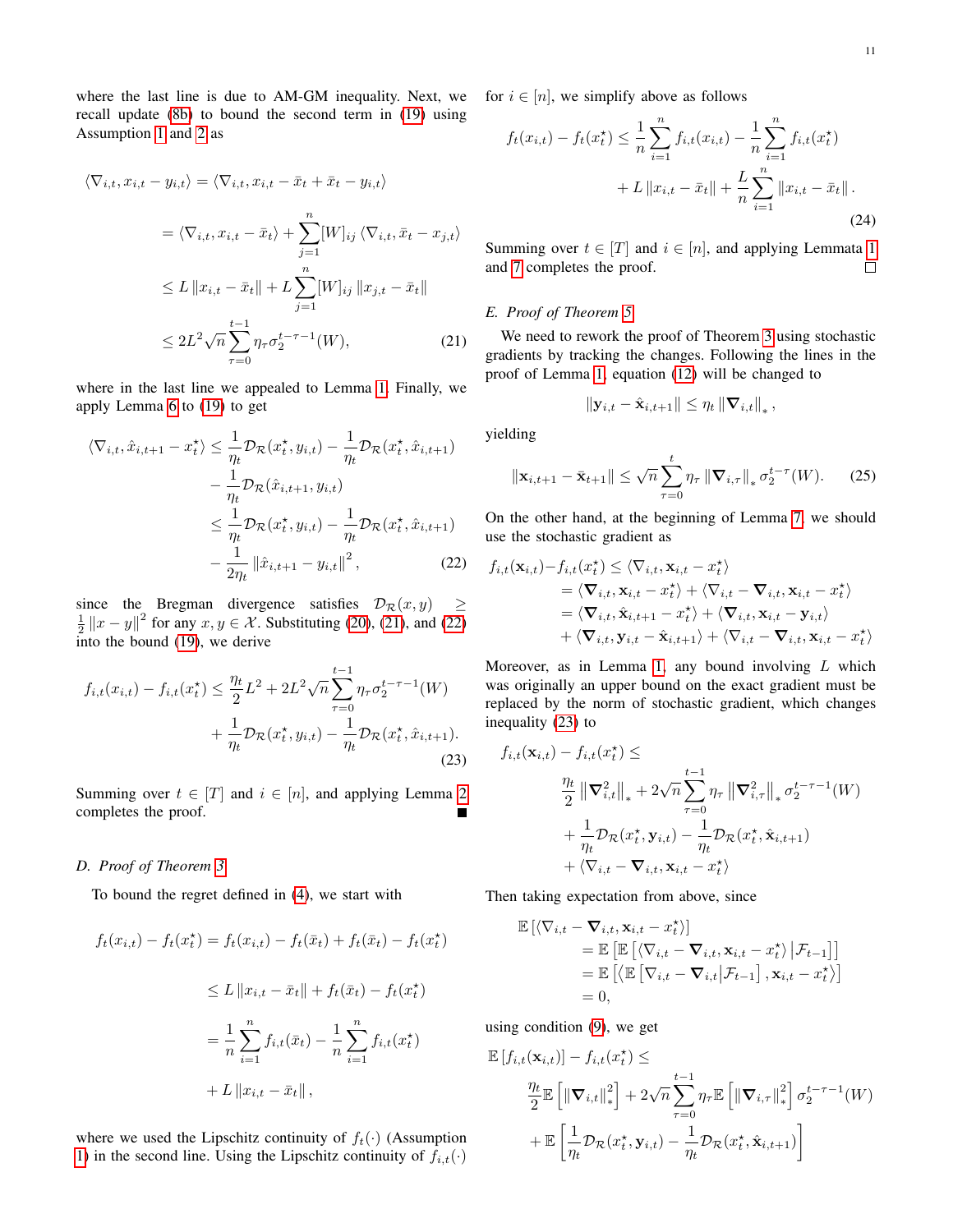Summing over  $i \in [n]$  and  $t \in [T]$ , we apply bounded second moment condition [\(9\)](#page-5-4) and Lemma [2](#page-4-3) to get the same as bound as Lemma [7,](#page-9-2) except for  $L$  being replaced by  $G$ . Then the proof is finished once we return to [\(24\)](#page-10-0).

# **REFERENCES**

- <span id="page-11-0"></span>[1] D. Li, K. D. Wong, Y. H. Hu, and A. M. Sayeed, "Detection, classification, and tracking of targets," *IEEE signal processing magazine*, vol. 19, no. 2, pp. 17–29, 2002.
- [2] M. Rabbat and R. Nowak, "Distributed optimization in sensor networks," in *Proceedings of the 3rd international symposium on Information processing in sensor networks*. ACM, 2004, pp. 20–27.
- [3] L. Xiao, S. Boyd, and S.-J. Kim, "Distributed average consensus with least-mean-square deviation," *Journal of Parallel and Distributed Computing*, vol. 67, no. 1, pp. 33–46, 2007.
- [4] V. Lesser, C. L. Ortiz Jr, and M. Tambe, *Distributed sensor networks: A multiagent perspective*. Springer Science & Business Media, 2012, vol. 9.
- [5] S. Shahrampour, A. Rakhlin, and A. Jadbabaie, "Distributed detection : Finite-time analysis and impact of network topology," *IEEE Transactions on Automatic Control*, vol. 61, 2016.
- [6] A. Nedić, A. Olshevsky, and C. A. Uribe, "Fast convergence rates for distributed non-bayesian learning," *arXiv preprint arXiv:1508.05161*, 2015.
- <span id="page-11-1"></span>[7] L. Qipeng, Z. Jiuhua, and W. Xiaofan, "Distributed detection via bayesian updates and consensus," in *34th Chinese Control Conference (CCC)*. IEEE, 2015, pp. 6992–6997.
- <span id="page-11-2"></span>[8] J. N. Tsitsiklis, "Problems in decentralized decision making and computation," Ph.D. dissertation, Massachusetts Institute of Technology, 1984.
- [9] J. N. Tsitsiklis, D. P. Bertsekas, and M. Athans, "Distributed asynchronous deterministic and stochastic gradient optimization algorithms," in *American Control Conference (ACC)*, 1984, pp. 484–489.
- <span id="page-11-3"></span>[10] D. P. Bertsekas and J. N. Tsitsiklis, *Parallel and distributed computation*: *numerical methods*. Prentice hall Englewood Cliffs, NJ, 1989, vol. 23.
- <span id="page-11-4"></span>[11] A. Nedic and A. Ozdaglar, "Distributed subgradient methods for multiagent optimization," *IEEE Transactions on Automatic Control*, vol. 54, no. 1, pp. 48–61, 2009.
- [12] B. Johansson, M. Rabi, and M. Johansson, "A randomized incremental subgradient method for distributed optimization in networked systems," *SIAM Journal on Optimization*, vol. 20, no. 3, pp. 1157–1170, 2009.
- <span id="page-11-14"></span>[13] S. S. Ram, A. Nedić, and V. V. Veeravalli, "Distributed stochastic subgradient projection algorithms for convex optimization," *Journal of optimization theory and applications*, vol. 147, no. 3, pp. 516–545, 2010.
- <span id="page-11-19"></span>[14] J. C. Duchi, A. Agarwal, and M. J. Wainwright, "Dual averaging for distributed optimization: convergence analysis and network scaling, *IEEE Transactions on Automatic Control*, vol. 57, no. 3, pp. 592–606, 2012.
- [15] M. Zhu and S. Martínez, "On distributed convex optimization under inequality and equality constraints," *IEEE Transactions on Automatic Control*, vol. 57, no. 1, pp. 151–164, 2012.
- [16] D. Jakovetić, J. Xavier, and J. M. Moura, "Fast distributed gradient methods," *IEEE Transactions on Automatic Control*, vol. 59, no. 5, pp. 1131–1146, 2014.
- <span id="page-11-5"></span>[17] W. Shi, Q. Ling, G. Wu, and W. Yin, "Extra: An exact first-order algorithm for decentralized consensus optimization," *SIAM Journal on Optimization*, vol. 25, no. 2, pp. 944–966, 2015.
- <span id="page-11-6"></span>[18] S. Shalev-Shwartz, "Online learning and online convex optimization," *Foundations and Trends in Machine Learning*, vol. 4, no. 2, pp. 107– 194, 2011.
- <span id="page-11-7"></span>[19] M. Zinkevich, "Online convex programming and generalized infinitesimal gradient ascent," *International Conference on Machine Learning (ICML)*, 2003.
- <span id="page-11-24"></span>[20] E. C. Hall and R. M. Willett, "Online convex optimization in dynamic environments," *IEEE Journal of Selected Topics in Signal Processing*, vol. 9, no. 4, pp. 647–662, 2015.
- <span id="page-11-25"></span>[21] O. Besbes, Y. Gur, and A. Zeevi, "Non-stationary stochastic optimization," *Operations Research*, vol. 63, no. 5, pp. 1227–1244, 2015.
- <span id="page-11-8"></span>[22] A. Jadbabaie, A. Rakhlin, S. Shahrampour, and K. Sridharan, "Online optimization: Competing with dynamic comparators," in *Proceedings of the Eighteenth International Conference on Artificial Intelligence and Statistics*, 2015, pp. 398–406.
- <span id="page-11-9"></span>[23] R. Olfati-Saber, "Distributed kalman filtering for sensor networks," in *IEEE Conference on Decision and Control*, 2007, pp. 5492–5498.
- <span id="page-11-10"></span>[24] D. Gu, "Distributed particle filter for target tracking," in *IEEE International Conference on Robotics and Automation*, 2007, pp. 3856–3861.
- <span id="page-11-11"></span>[25] D. Yudin and A. Nemirovskii, "Problem complexity and method efficiency in optimization," 1983.
- <span id="page-11-12"></span>[26] A. Beck and M. Teboulle, "Mirror descent and nonlinear projected subgradient methods for convex optimization," *Operations Research Letters*, vol. 31, no. 3, pp. 167–175, 2003.
- <span id="page-11-13"></span>[27] H. H. Bauschke and J. M. Borwein, "Joint and separate convexity of the bregman distance," *Studies in Computational Mathematics*, vol. 8, pp. 23–36, 2001.
- <span id="page-11-15"></span>[28] J. Li, G. Chen, Z. Dong, and Z. Wu, "Distributed mirror descent method for multi-agent optimization with delay," *Neurocomputing*, vol. 177, pp. 643–650, 2016.
- <span id="page-11-16"></span>[29] J. Li, G. Chen, Z. Dong, Z. Wu, and M. Yao, "Distributed mirror descent method for saddle point problems over directed graphs," *Complexity*, 2016.
- <span id="page-11-17"></span>[30] M. Rabbat, "Multi-agent mirror descent for decentralized stochastic optimization," in *Computational Advances in Multi-Sensor Adaptive Processing (CAMSAP), 2015 IEEE 6th International Workshop on*. IEEE, 2015, pp. 517–520.
- <span id="page-11-18"></span>[31] M. Raginsky and J. Bouvrie, "Continuous-time stochastic mirror descent on a network: Variance reduction, consensus, convergence," in *IEEE Conference on Decision and Control (CDC)*, 2012, pp. 6793–6800.
- <span id="page-11-20"></span>[32] S. Hosseini, A. Chapman, and M. Mesbahi, "Online distributed optimization via dual averaging," in *IEEE Conference on Decision and Control (CDC)*, 2013, pp. 1484–1489.
- <span id="page-11-21"></span>[33] D. Mateos-Núnez and J. Cortés, "Distributed online convex optimization over jointly connected digraphs," *IEEE Transactions on Network Science and Engineering*, vol. 1, no. 1, pp. 23–37, 2014.
- <span id="page-11-22"></span>[34] A. Nedić, S. Lee, and M. Raginsky, "Decentralized online optimization with global objectives and local communication," in *IEEE American Control Conference (ACC)*, 2015, pp. 4497–4503.
- <span id="page-11-23"></span>[35] M. Akbari, B. Gharesifard, and T. Linder, "Distributed online convex optimization on time-varying directed graphs," *IEEE Transactions on Control of Network Systems*, 2015.
- <span id="page-11-26"></span>[36] A. Mokhtari, S. Shahrampour, A. Jadbabaie, and A. Ribeiro, "Online optimization in dynamic environments: Improved regret rates for strongly convex problems," *arXiv preprint arXiv:1603.04954*, 2016.
- <span id="page-11-27"></span>[37] C.-J. Lee, C.-K. Chiang, and M.-E. Wu, "Resisting dynamic strategies in gradually evolving worlds," in *Third International Conference on Robot, Vision and Signal Processing (RVSP)*. IEEE, 2015, pp. 191–194.
- <span id="page-11-28"></span>[38] M. Fazlyab, S. Paternain, V. M. Preciado, and A. Ribeiro, "Interior point method for dynamic constrained optimization in continuous time," in *IEEE American Control Conference (ACC)*, July 2016, pp. 5612–5618.
- <span id="page-11-29"></span>[39] T. Yang, L. Zhang, R. Jin, and J. Yi, "Tracking slowly moving clairvoyant: Optimal dynamic regret of online learning with true and noisy gradient," *International Conference on Machine Learning (ICML)*, 2016.
- <span id="page-11-30"></span>[40] R. A. Horn and C. R. Johnson, *Matrix analysis*. Cambridge university press, 2012.
- <span id="page-11-31"></span>[41] Y. Bar-Shalom, *Tracking and data association*. Academic Press Professional, Inc., 1987.
- <span id="page-11-32"></span>[42] F. S. Cattivelli and A. H. Sayed, "Diffusion strategies for distributed kalman filtering and smoothing," *IEEE Transactions on automatic control*, vol. 55, no. 9, pp. 2069–2084, 2010.
- <span id="page-11-33"></span>[43] U. Khan, S. Kar, A. Jadbabaie, J. M. Moura *et al.*, "On connectivity, observability, and stability in distributed estimation," in *IEEE Conference on Decision and Control (CDC)*, 2010, pp. 6639–6644.
- [44] S. Das and J. M. Moura, "Distributed state estimation in multi-agent networks," in *IEEE International Conference on Acoustics, Speech and Signal Processing (ICASSP)*, 2013, pp. 4246–4250.
- <span id="page-11-34"></span>[45] D. Han, Y. Mo, J. Wu, S. Weerakkody, B. Sinopoli, and L. Shi, "Stochastic event-triggered sensor schedule for remote state estimation," *IEEE Transactions on Automatic Control*, vol. 60, no. 10, pp. 2661– 2675, 2015.
- <span id="page-11-35"></span>[46] O. Hlinka, O. Sluciak, F. Hlawatsch, P. M. Djuric, and M. Rupp, "Likelihood consensus and its application to distributed particle filtering," *IEEE Transactions on Signal Processing*, vol. 60, no. 8, pp. 4334–4349, 2012.
- <span id="page-11-36"></span>[47] J. Li and A. Nehorai, "Distributed particle filtering via optimal fusion of gaussian mixtures," in *Information Fusion (Fusion), 2015 18th International Conference on*. IEEE, 2015, pp. 1182–1189.
- <span id="page-11-37"></span>[48] D. Acemoglu, A. Nedić, and A. Ozdaglar, "Convergence of rule-ofthumb learning rules in social networks," in *IEEE Conference on Decision and Control (CDC)*, 2008, pp. 1714–1720.
- [49] S. Shahrampour, S. Rakhlin, and A. Jadbabaie, "Online learning of dynamic parameters in social networks," in *Advances in Neural Information Processing Systems*, 2013.
- <span id="page-11-38"></span>[50] S. Kar, J. M. Moura, and K. Ramanan, "Distributed parameter estimation in sensor networks: Nonlinear observation models and imperfect com-